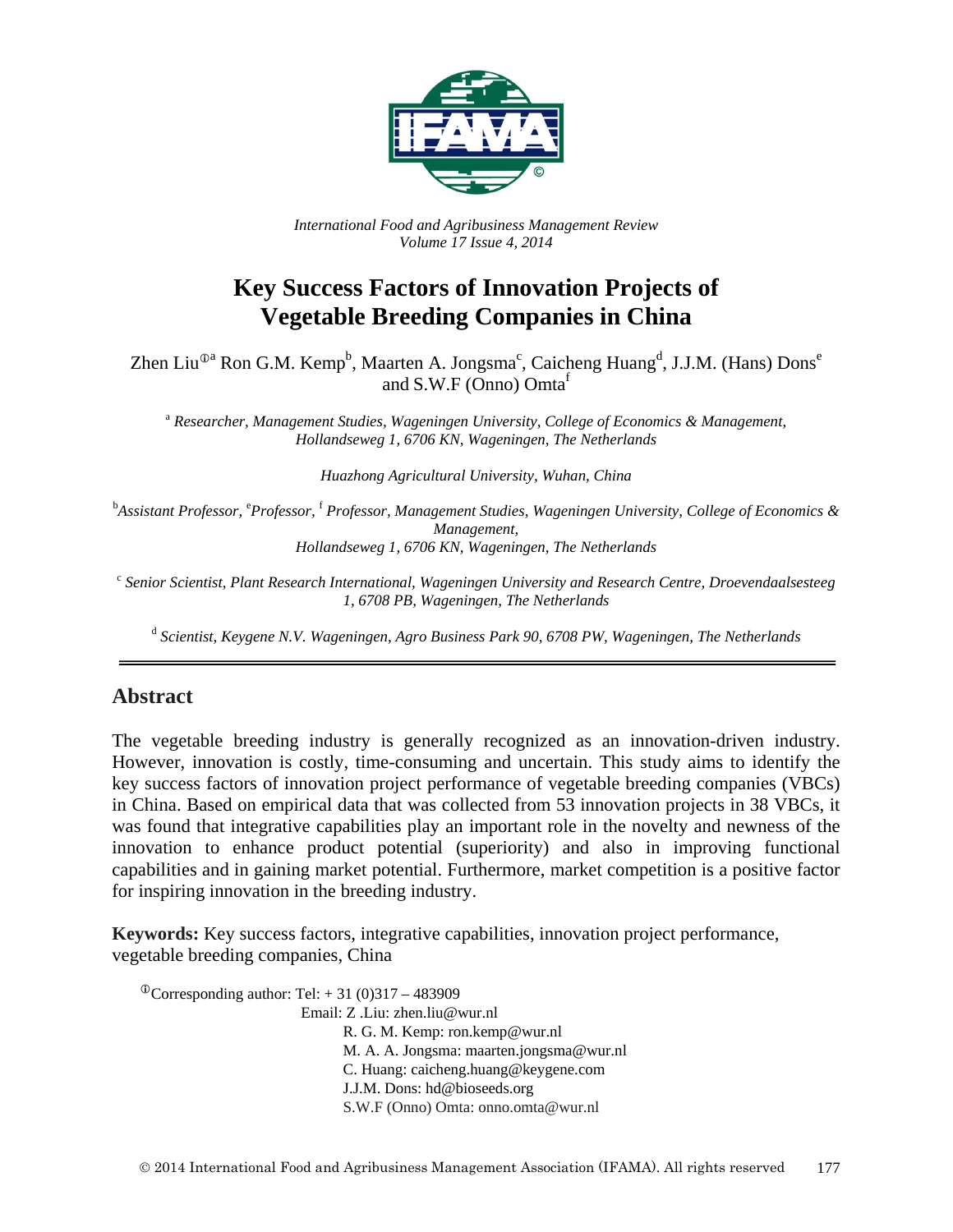# **Introduction**

As agricultural inputs, such as arable land, labor, fertilizer, crop protection, and irrigation grow increasingly scarce or more expensive, continuous improvements in crop production are expected in the quality of varieties used. This requires continuous innovation in the plant breeding industry in order to meet the challenges of food production and consumption through the development of new varieties with higher yields, resistance to biotic stresses, tolerance to abiotic stresses and better quality. This is especially true for the vegetable breeding industry in a country like China, which accounts for nearly half of the world's vegetable production and consumption, yet its average yield is 1/3 lower than in western European countries [\(FAO 2012\)](#page-19-0). Vegetable breeding companies (VBCs) in China are embedded in a competitive environment and this industry has been experiencing restructuring since 2001. Old companies have merged and new players have entered the market. Companies from various backgrounds such as traditional seed companies, vegetable research institutes, foreign seed companies, new biotechnology and agrochemical companies, food processors and wholesalers/retailers now compete and/or collaborate in supplying seed to the market. Their performance is increasingly dependent on continuous improvement of breeding processes and the fast introduction of innovative products (new varieties). The vegetable breeding industry is recognized as an innovation-driven industry, which invests intensively in research and development (R&D). It requires large financial resources to apply innovative technologies for the development of new varieties [\(Dons and Bino](#page-18-0)  [2008\)](#page-18-0).

In a survey conducted by the American Management Association (AMA) [\(Jamrog 2006\)](#page-20-0), innovation was identified by more than 90% of 1,400 top executives from large-multinational companies as important to a company's long-term survival. However, innovation is also costly, risky, time-consuming and uncertain. For example, Cooper and Edgett [\(2009\)](#page-18-1) found that 44% of all innovation projects fail to achieve their profit target, only one out of seven concepts for new products becomes a new product winner and half of all new product launches are late to market. In our research on the vegetable breeding industry, senior managers of all prospector companies indicated that innovation is essential to their business. They set up strategies to fight for product leadership, position the R&D department as the core functional unit, and organize the R&D activities on innovation project base. The duration of innovation projects in the breeding sector is long, it takes about 6-8 years to develop a new variety and this might even be longer for specific crops. The new variety needs to combine good traits to ensure optimal performance under a variety of conditions including: resistance against pests and diseases, tolerance to extreme climate conditions such as drought, flood, salty conditions, etc. and; catering to consumers' demand for better taste, improved nutrition and longer shelf time. In China, for instance, the plant breeding industry has to innovate quickly in response to the changing Chinese customer demands, which are highly affected by changing lifestyles. In addition, crop production can be highly influenced by the unpredictability of nature, such as the frequency and intensity of extreme weather events [\(de'Donato and Michelozzi 2014\)](#page-18-2).

Previous studies of innovation in the seed industry were either about seed policies or the seed business in general. These were studies about intellectual property rights [\(Srinivasan 2004;](#page-23-0) [Lence et al. 2005;](#page-21-0) [Louwaars et al. 2005;](#page-21-1) [Dons and Louwaars 2009;](#page-18-3) [Hu et al.](#page-20-1) 2009; [Moschini](#page-22-0)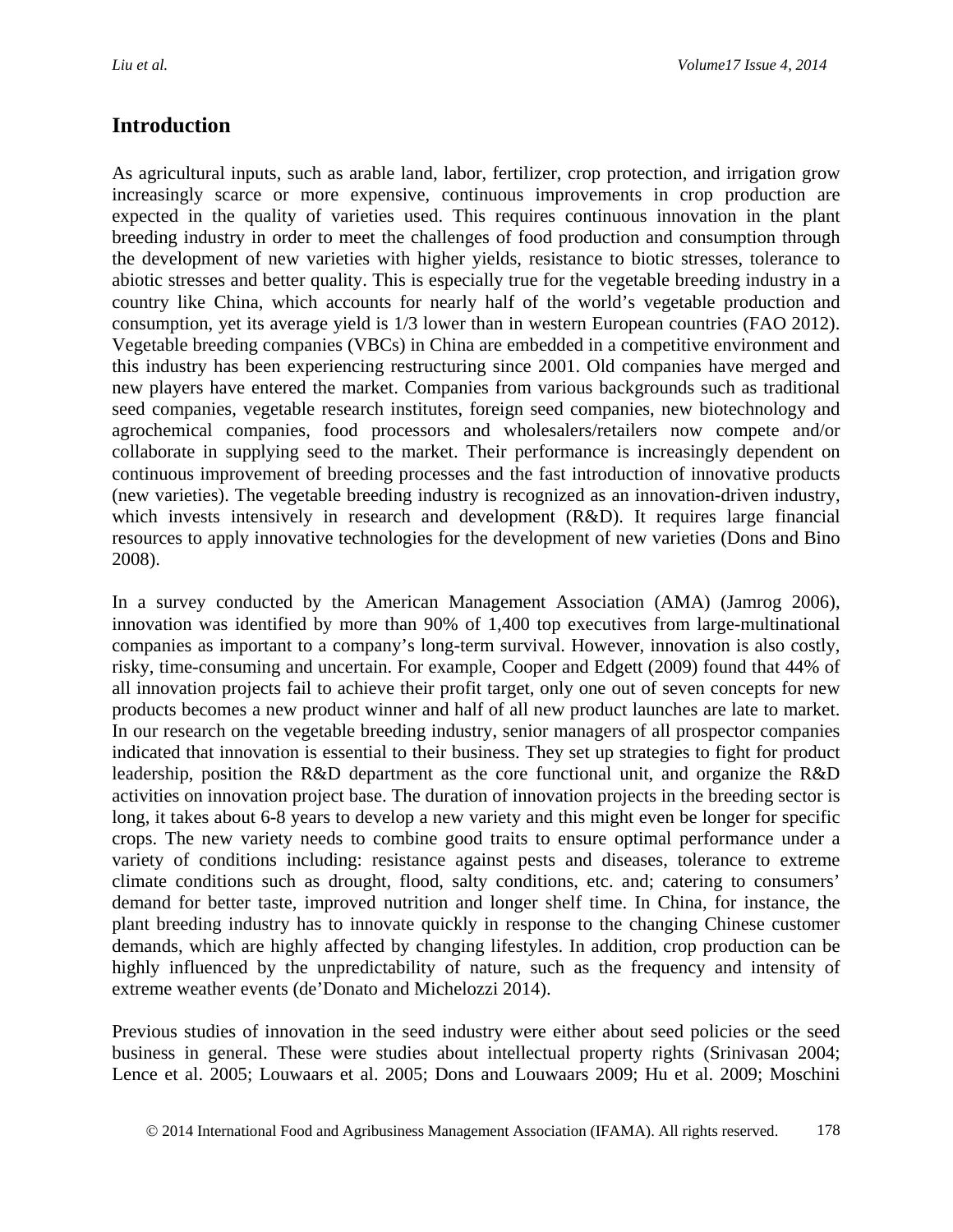[2010\)](#page-22-0), the impact of seed industry concentration [\(Schimmelpfennig et al. 2004;](#page-23-1) [Howard 2009;](#page-20-2) [Schenkelaars et al. 2011\)](#page-23-2), production, trade and related institutions [\(Kamphuis 2005\)](#page-20-3), entrepreneurial processes [\(Kumar and Ali 2010\)](#page-21-2), industry structure [\(Huang et al. 2001;](#page-20-4) [Gadwal](#page-19-1)  [2003\)](#page-19-1), marketing [\(Larson and Mbowa 2004\)](#page-21-3), and the supply chain [\(Burer et al. 2008\)](#page-18-4). However, few studies focused on the innovation project level. In this research, we aim to find the key success factors and mechanisms that affect innovation project performance in the vegetable breeding industry, using empirical data from on-going R&D projects of VBCs in China.

The next section provides an overview of the theoretical background and conceptual framework. It addresses definitions and previous research conducted on innovation and innovation management. Key success factors in previous innovation projects are reviewed. A conceptual framework and hypotheses concerning the relationship between innovation-related factors, integrative capabilities, organizational capabilities, innovation potential and project performance are introduced. The methodology section describes the method of data collection, the measurements, as well as the method of analysis. In the results section, the results based on PLS modelling are presented, and discussed again in the last section with general conclusions and managerial recommendations for the vegetable breeding industry in China.

# **Theoretical Background**

## *Innovation*

Innovation is highly recognized as one of the major drivers of business success and economic development in the knowledge-driven economy nowadays. Researchers have found that innovation makes a significant contribution to economic growth, as it is the basis for increasing productivity, both through incremental improvements and breakthrough change [\(Pavitt](#page-22-1) 1969). Innovation is also widely recognized as playing a central role in creating value and sustaining competitive advantage [\(Jamrog](#page-20-0) 2006).The concept of innovation was initially defined by the economist Schumpeter as a process of creative destruction, where the quest for profits pushes innovation by constantly breaking old rules to establish new ones [\(1934\)](#page-23-3). It implies introduction of new products, new processes, the opening of new markets or the introduction of new organizational forms. Since then, innovation is of interest to researchers and practitioners across a range of business and management disciplines. Based on the review of 60 definitions of innovation collected from the various disciplinary literatures, a generic definition of innovation, given by [\(Baregheh et al.](#page-17-0) 2009), is "*the multi-stage process whereby organizations transform ideas into new or improved products, services or processes, in order to advance, compete and differentiate themselves successfully in their marketplace".*

## *Innovation Project Management*

Management of innovations projects is challenging, as innovation is a broad-ranging, complex and difficult issue. Starting with the SAPHHO study [\(Rothwell 1972\)](#page-23-4) and Cooper's pivotal work developing the NewProd assessment tool [\(Cooper 1979;](#page-18-5) [Cooper and Kleinschmidt 1987;](#page-18-6) [Cooper](#page-18-7)  [1999\)](#page-18-7), numerous empirical studies have been conducted in order to disclose the key success factors of innovation projects. Various groups can be recognized within these studies. One group focused on factors related to planning and execution of the innovation process, such as select the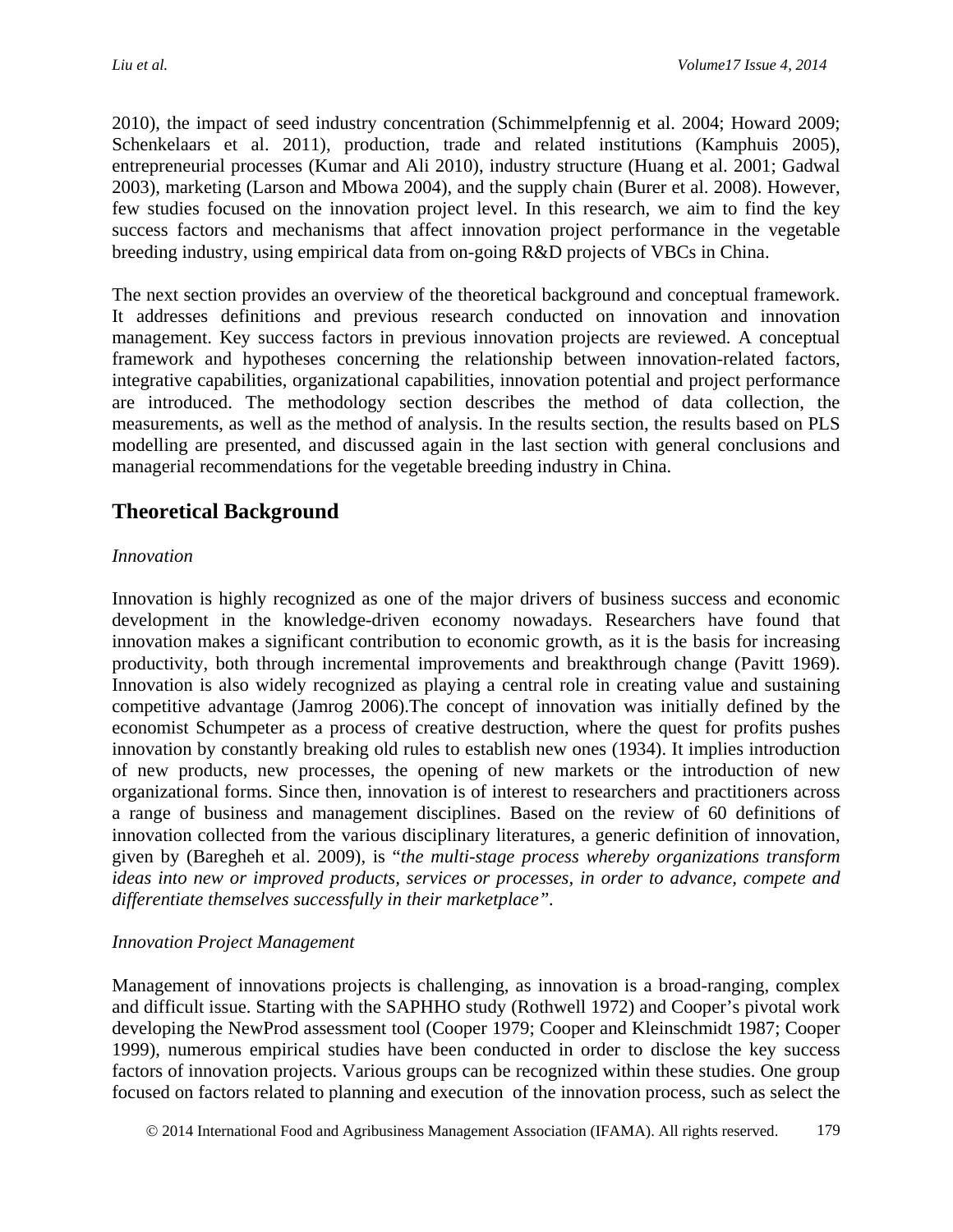right project, clearly define the role of the project, organize true cross-functional projects teams, build tough go/kill decision points into process, etc. [\(Cooper 1978;](#page-18-8) [Cooper and Kleinschmidt](#page-18-6)  [1987;](#page-18-6) [Johne and Snelson 1988\)](#page-20-5). Another group of studies focused on in-depth aspects of information-processing, such as communication, knowledge sharing, selection of new ideas, etc. [\(Cooper 1999;](#page-18-7) [Lievens and Moenaert 2000;](#page-21-4) [Fortuin et al. 2007;](#page-19-2) [Aramburu and Saenz 2010;](#page-17-1) [Oke](#page-22-2)  [and Idiagbon-Oke 2010;](#page-22-2) [Tranekjer and Søndergaard 2013\)](#page-24-0). The third group focused on tangible resources, such as physical and finance assets, and intangible resources, such as human capital and reputation, as strengths from which the company distinguishes itself from competitors and ensures its competitive advantage [\(Grant 1991;](#page-19-3) [Balachandra and Friar 1997;](#page-17-2) [Barney et al. 2001;](#page-17-3) [Belout and Gauvreau 2004;](#page-17-4) [Blindenbach-Driessen and van den Ende 2006;](#page-17-5) [Lu and Yuan 2010\)](#page-22-3). From resource-based view, both resources and capabilities to develop resources are important, because innovation requires creative and innovative re-combination of resources and skills [\(Grant 1991;](#page-19-3) [Teece et al. 1997\)](#page-23-5) to develop superior new products and introduce them quicker in the market. The different groups of studies aligned to the research results from [Harmancioglu et](#page-20-6)  [al. \(2009\)](#page-20-6) suggest that successful management of innovation projects is often related either to the proficiency of the project execution or to the fit between the resources and capabilities with the requirements of the project.

Based on these studies, [Tepic et al. \(2013\)](#page-24-1) summarized the factors that influence innovation performance into three categories:1) innovation-related factors, i.e. product novelty and newness of innovation project to the company; 2) organizational capabilities, including functional capabilities that are related to specific knowledge of the different functional units of the company, e.g. R&D, manufacturing, marketing, distribution, sales and financing, etc., and integrative capabilities that refer to communication, team interaction, knowledge sharing; and 3) innovation potential (i.e. product and market potential).

#### *Innovativeness and Newness*

Innovation can vary from incremental innovations, which reproduce existing products with marginal improvements to current practice [\(Amasona et al. 2006\)](#page-17-6), to radical innovations, which are completely novel and totally different from existing practices. Innovativeness and newness are two dimensions that both affect management and outcome of innovation projects, because these two aspects are considered as uncertainty enhancing factors in innovation processes [\(Tepic](#page-24-1)  [et al. 2013\)](#page-24-1). Innovativeness is positively linked to product advantage, which refers to customerperceived superiority (quality, benefit, functionality) and has been noted as a strategic factor that drives new product performance [\(Montoya-Weiss and Calantone](#page-22-4) 1994, [Subramanian and](#page-23-6)  [Nilakanta 1996,](#page-23-6) [Zhou 2006\)](#page-24-2).

Innovation newness to the company is determined by the extent to which the customers, competitors, customer needs, market, product are new to the company [\(Danneels and](#page-18-9)  [Kleinschmidtb 2001\)](#page-18-9). Although newness of an innovation might enhance product potential (superiority), it could also have a negative effect on the innovation process itself. Speed of market introduction could be decreased because of the task-related uncertainty and high complexity. Or there could be inadequate functional capabilities at hand to execute innovative projects that are new to a company [\(Cooper and Kleinschmidt 1987\)](#page-18-6).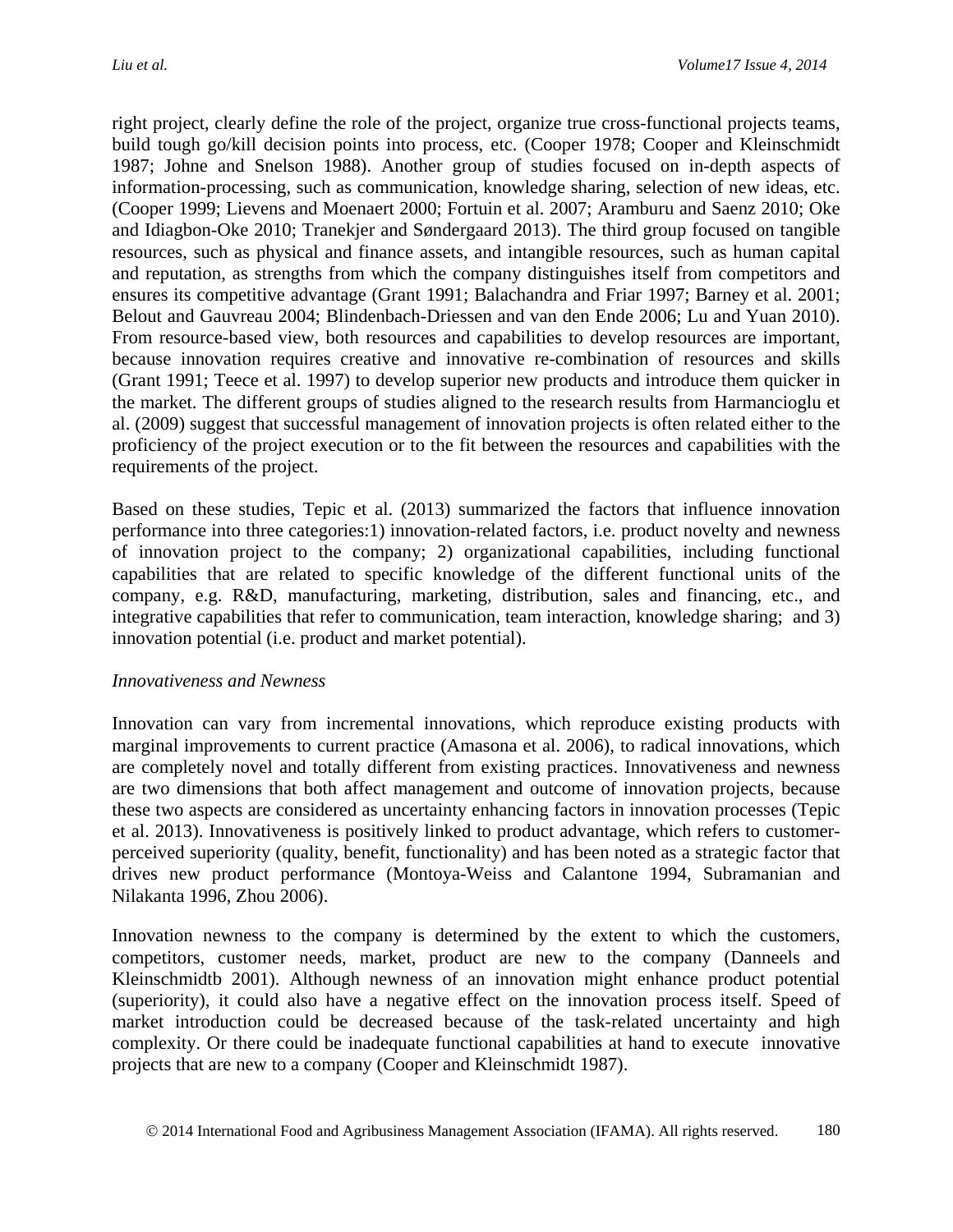## *Functional Capabilities and Integrative Capabilities*

From the resource-based view of innovation management, adequate resources and the capabilities to develop those resources are important. Innovation requires a creative and innovative re-combination of resources and skills to develop superior new products and introduce them quickly into the market [\(Grant 1991;](#page-19-3) [Teece et al. 1997\)](#page-23-5). Two capabilities are considered especially important within the context of innovation [\(Tepic 2012\)](#page-23-7). One is functional capabilities, which are related to deep and specific functional knowledge, e.g. R&D, manufacturing, marketing, distribution, sales and financing. These different kinds of knowledge enable the company to execute innovation projects adequately, to develop novel products in a timely fashion, to screen, use and disseminate market information properly, and to capture customer needs and preferences precisely, as well as to ensure sales, distributions and services. The second factor is the integrative capabilities, e.g. communication, team interaction and knowledge sharing. These capabilities are important for the combination and assimilation of the different competencies present in various company departments [\(Grant 1991,](#page-19-3)1996, [2009\)](#page-19-4).

#### *Product and Market Potential*

Based on integrative and functional capabilities, the innovation team works with the novelty, complexity and newness of innovation, and then the transformation into product potential (superiority). Product potential refers to the superiority of a new product in terms of better quality, unique features or attributes, reduced costs, high technology, etc., compared to current or competing products. The market potential refers to the market demand for new product in terms of large volume, quickly grow, great need, etc. These will be further described in the following section.

# **Conceptual Model and Research Hypotheses**

#### *Conceptual Model*

To understand the dynamics of innovation processes, we propose a conceptual model (Figure 1), based on the three essential key factors in innovation project performance and further investigate the interactions of these factors. Firstly, integrative capabilities play an important role as they are the basis to acquire external information and identify new opportunities, which could be assimilated into developing novel products. Functional capabilities present in the company could facilitate the transformation of innovative ideas into novelty products. However, if the innovation project is too new to the company, it could be a challenge to have adequate functional capabilities to deal with. Novel products could have big potential and eventually a good market potential. Finally, the functional capabilities together with market and product potential will affect the innovation project performance, which could be also influenced by external environment such as market competition.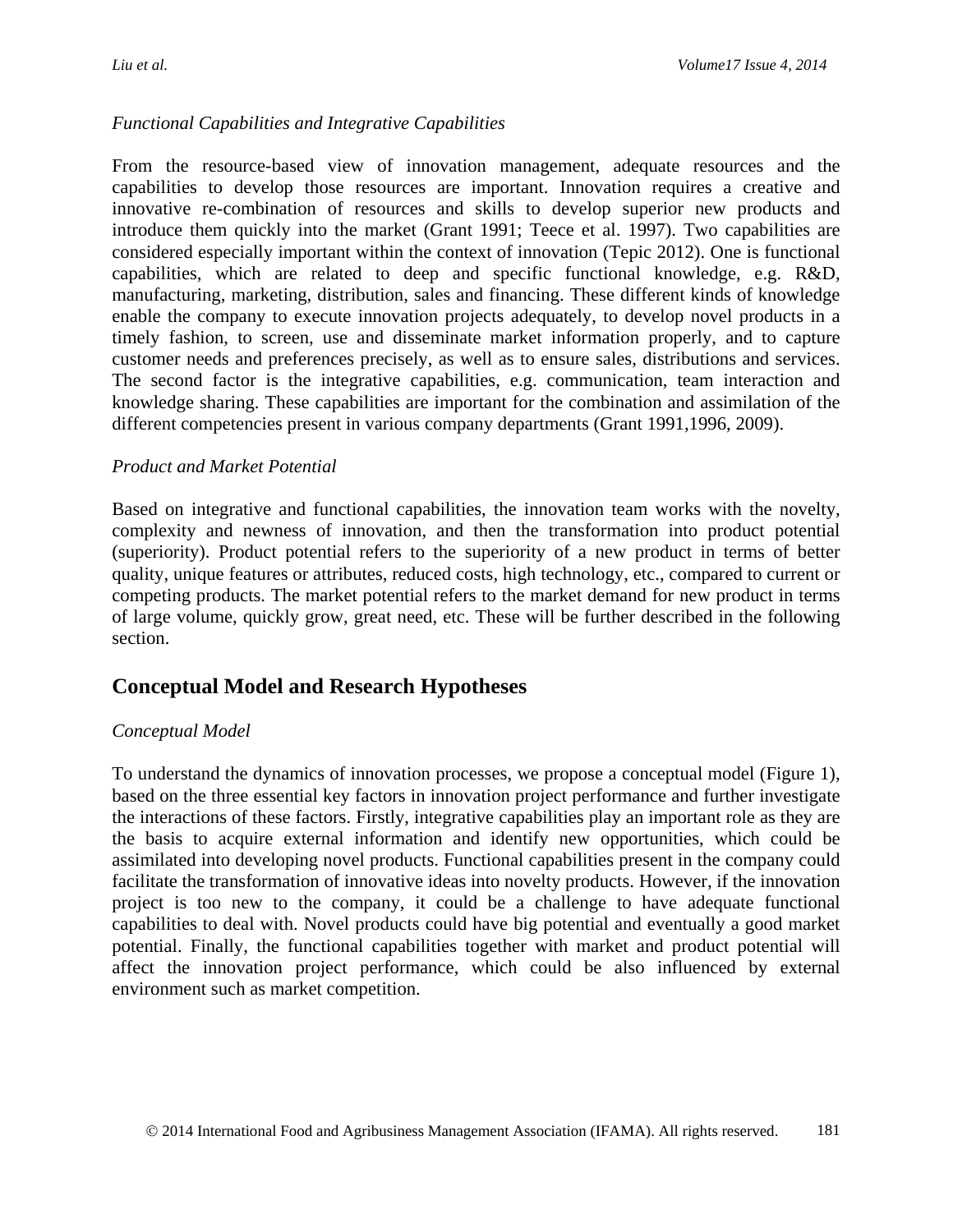

**Figure 1.** Conceptual model, the interaction of key factors in innovation project performance.

## *Research Hypotheses*

Novelty is highly emphasized as important by many researchers in studies on innovation [\(Amara](#page-17-7)  [et al. 2008;](#page-17-7) [Therrien et al. 2011\)](#page-24-3). However, determination of the value of new products is mainly based on existing knowledge and that might create barriers to innovation [\(Carlile and](#page-18-10) Lakhani [2011\)](#page-18-10). Integrative capabilities, e.g. communication, team interaction and knowledge sharing are important to overcome such barriers, because it creates clarity and understanding of the value of new knowledge, and to acquire a shared understanding of complex, inter-related activities. Previous research about new product development found that the qualities of communication, team interaction, and knowledge sharing have a positive effect on the innovation process[\(Kivimaki et al. 2000;](#page-20-7) [Moenaert et al. 2000;](#page-22-5) [Aramburu and Saenz 2010;](#page-17-1) [Kyriazis et al.](#page-21-5)  [2012;](#page-21-5) [Liu et al. 2012a\)](#page-21-6). There are two kinds of communication: one is team communication, which refers to the communication among innovation project team members. Another is crossfunctional communication, which refers to the communication between the innovation project team and the other functional units in the company and the collection of information from outside the company. The openness of communication, which is defined as the degree to which team members are willing to exchange their ideas and knowledge within the project team, as well as with the functional units within the company, plays an important role in knowledge implementation [\(Lin 2011\)](#page-21-7). The openness to acquire internal and external information and exchange information with team members and other functional units will help identify the most advanced technology and latest market trends, and then implement and develop this knowledge in innovation projects. Cross-functional communication can help the company to develop its functional capabilities to support product development [\(Lievens and Moenaert 2000;](#page-21-4) [Lawson et](#page-21-8)  al. [2009;](#page-21-8) [Kyriazis et al. 2012\)](#page-21-5). Cross-functional communication has been identified as a key driver of new product success, by helping to build and maintain a productive interface between the functional units. It assures that integration takes place among the separate capabilities delivered by engineering, production, and marketing departments [\(Pinto and Pinto 1990;](#page-22-6) [Griffin](#page-19-5)  [and Hauser 1992;](#page-19-5) [Thamhain 2003;](#page-24-4) [Sarin and O'Connor](#page-23-8) 2009). This leads to the following hypotheses concerning integrative capabilities:

*Hypothesis H1: Integrative capabilities will be positively related to product novelty (H1a) and to newness to the company (H1b).*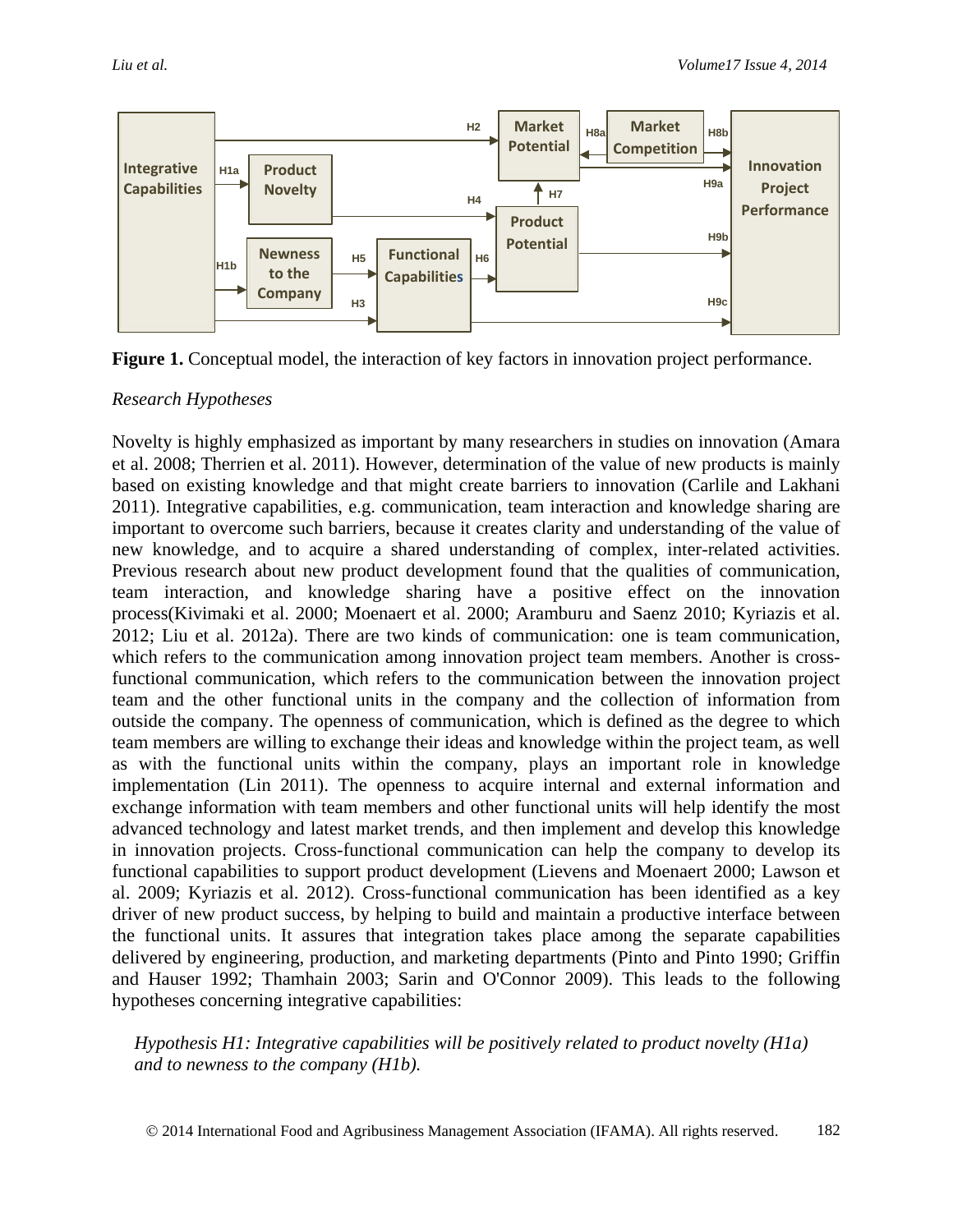*Hypothesis H2: Integrative capabilities will be positively related to identifying the market potential of an innovation.* 

*Hypothesis H3: Integrative capabilities will be positively related to the development of the functional capabilities.*

Innovative projects usually need the application of advanced technology to solve complex problems and offer solutions to customers that existing products are not able to offer. From the customer's perspective, product novelty is regarded as levels of change in product attributes and consumer's behavior patterns [\(Danneels and Kleinschmidt](#page-18-9) 2001). The degree of novelty is likely to affect the dynamics of disclosure and the speed of new product development [\(Rindova and](#page-23-9)  [Petkova 2007\)](#page-23-9), and would entail a less open discussion with competitors [\(Cooper 1978;](#page-18-8) [Oakey](#page-22-7)  [and Cooper 1991\)](#page-22-7). Furthermore, advanced innovative technologies are not easy for competitors to imitate, because they need to invest heavily to accumulate relevant knowledge and technologies. The more novel the innovation project is, the greater the opportunities for the company to develop outstanding products to meet potential market demand [\(Im and Workman Jr](#page-20-8)  [2004\)](#page-20-8). Support from a company's different functional capabilities is indispensable in developing successful commercial products. It is also key in acquiring insight into the specific needs of the customer during the design phase, and subsequently developing the adequate production, marketing and sales skills necessary to successfully launch the new product into the market [\(Cooper and Kleinschmidt 1987\)](#page-18-6). However, Cooper [\(1979\)](#page-18-5) also found that the newness of an innovation project to the company was negatively related to the success of the project, because it leads to a high level of uncertainty as it might require new engineering skills, new distribution channels or stresses coming from new customers and/or competitors. Therefore, new areas of activities may lead to difficulties and uncertainties when adapting current functional capabilities to these new requirements. This leads to the following hypotheses:

*Hypothesis H4: Product novelty will be positively related to product potential.*

*Hypothesis H5: Newness to the company will be negatively related to the company's existing functional capabilities.*

*Hypothesis H6: Functional capabilities of the company will be positively related to product potential.* 

Market potential is defined as the potential demand for a new product in the target market. When a new product shows unique benefits to customers, such as high quality, attractive cost or innovative features, there could be a strong market demand [\(Mahajan et al. 1979;](#page-22-8) [Im and](#page-20-8)  [Workman Jr 2004;](#page-20-8) [Tepic 2012,](#page-23-7) [Flipse et al. 2013\)](#page-19-6). So a positive relationship is expected between product potential and market potential, but highly competitive environments may bring greater uncertainty to an innovation project, as competitors may launch similar products on the market earlier or with a lower price. This could affect innovation performance negatively [\(Mikkola](#page-22-9)  [2001\)](#page-22-9). It is expected that in case of high market competition, it is more difficult to introduce a new product for which the market is growing very quickly. Therefore, market competition could limit market potential of a new product and negatively influence the innovation project performance [\(Prajogo and Ahmed](#page-23-10) 2007). With the support of functional capabilities, companies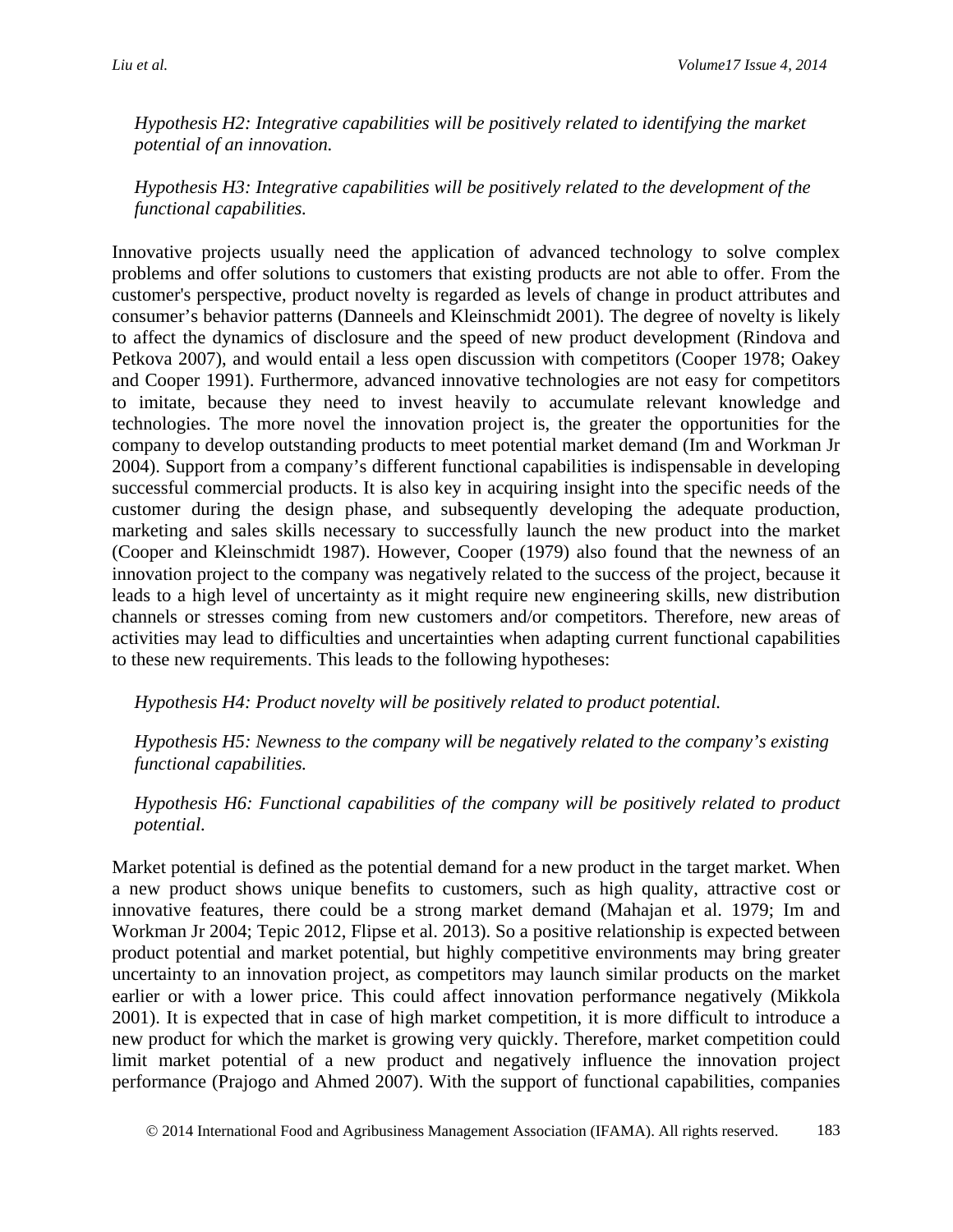can introduce new products, which bring unique benefits to customers and potentially big market opportunities. This leads to the following hypotheses:

*Hypothesis H7: Product potential will be positively related to market potential.* 

*Hypothesis H8: Market competition will be negatively related to market potential (H8a) and to innovation project performance (H8b).*

*Hypothesis H9: Market potential (H9a), product potential (H9b) and functional capabilities (H9c) will all be positively related to innovation project performance.* 

# **Research Context and Methodology**

## *The Chinese Vegetable Breeding Industry*

The Chinese seed market, second after that of the USA [\(ISF 2011\)](#page-20-9), has been experiencing a transformation from a centrally controlled industry into an open and active market since the enforcement of the new Seed Law in 2000 [\(Huang et al.](#page-20-4) 2001). Recently, the threshold for participation in the seed industry has been increased based on the *Guiding Opinions on Accelerating the Development of the Modern Crop Seed Industry*, released by the State Council in April 2011, and its enforcement regulation – the *Crop Seeds Production & Operation Licensing Rules* (MoA [2010b\)](#page-22-10). This has led to an increase in mergers and acquisitions in this industry, aimed at improving the innovative power and the production of novel products by breeding (crop varieties).

At the end of 2010, there were over 8,700 licensed seed companies in China, but most of them were seed producers, processers, or trading companies. When the threshold for taking part in the seed industry was raised by these new regulations, the number of seed companies decreased to less than 6,500 in March 2013 [\(MoA 2013\)](#page-22-11). However, the seed industry is still fragmented and integrated breeding companies, who are really active in breeding (and seed production and sales), are still a small group within in the seed industry. There are about 200 integrated breeding companies that operate nation-wide [\(MoA 2010a\)](#page-22-12). For the vegetable subsector, we estimated that in China only 112 VBCs could meet the following three criteria: 1) the company should be active in breeding; 2) seed production and sales, should focus on vegetables; and 3) have more than 10 employees (Liu et al. 2012b).

The VBCs in China can be divided into three groups: 1) public companies, which are the socalled state-owned companies, often originating from vegetable research institutes; 2) domestic private companies; and 3) foreign private companies, including wholly owned subsidiaries and joint ventures. The public VBCs have had a monopoly in the seed industry in China for a long time. Most state-owned companies went bankrupt or were privatized after 2000 [\(Tong 2010\)](#page-24-5), whereas vegetable research institutes were encouraged by the government to separate their research and commercial activities, though some are still active in commercializing their cultivars. The number of private VBCs has increased rapidly since 2000, often founded by former plant breeders from research institutes or employees of state-owned companies. The large market opportunities and economic reform in China also attracted foreign VBCs (Liu et al.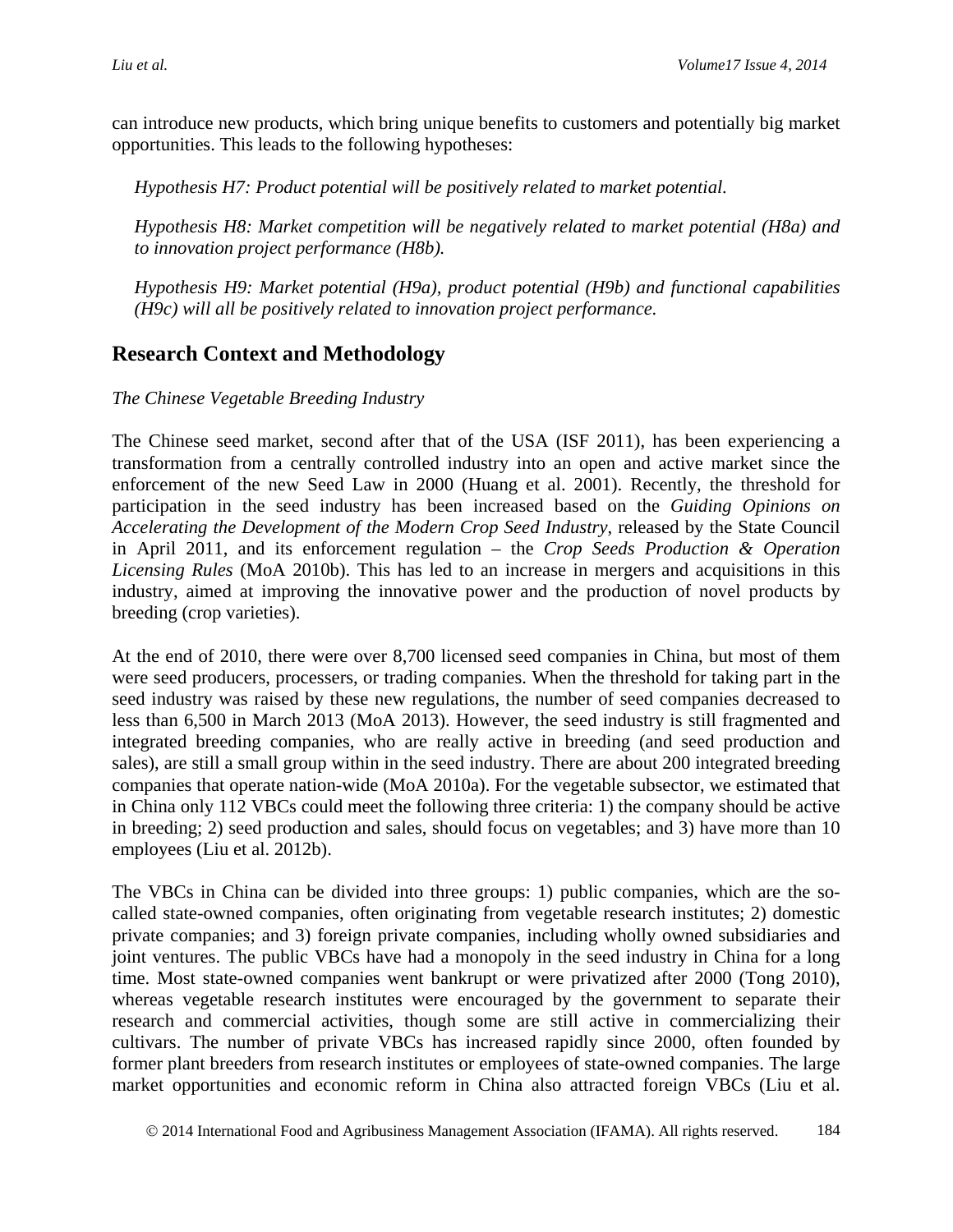2012c). Competition is growing more intense, requiring the VBCs to innovate in order to introduce better performing new products to the market.

#### *Sample*

This study focused only on VBCs that are active in innovation and are continuously working on the development of new cultivars for vegetable crops. The target group is the 112 VBCs mentioned above. The list of these 112 VBCs was verified and by several interviewed vegetable seed business experts, in order to ensure they still met the three criteria mentioned above.

In 2009, we conducted an in-depth case study of three Chinese VBCs (one per group) for pretesting purposes. We interviewed senior managers about their innovation strategy and the organization of innovation in their company, and then asked project managers to complete a questionnaire prior to an in-depth semi-structured interview. Based on their comments, we improved the questionnaire. In 2010 and 2011, we randomly visited 70 of the 112 VBCs to interview the senior managers to gain more insight about innovation management in their companies. These VBCs are located in ten provinces and three municipalities (Beijing, Shanghai and Tianjin), representing the major locations for VBCs and the primary regions of vegetable production in China (Figure 2).



**Figure 2**. Location of vegetable breeding companies in China, visited for the research and the 15 main provinces known for the production of vegetables.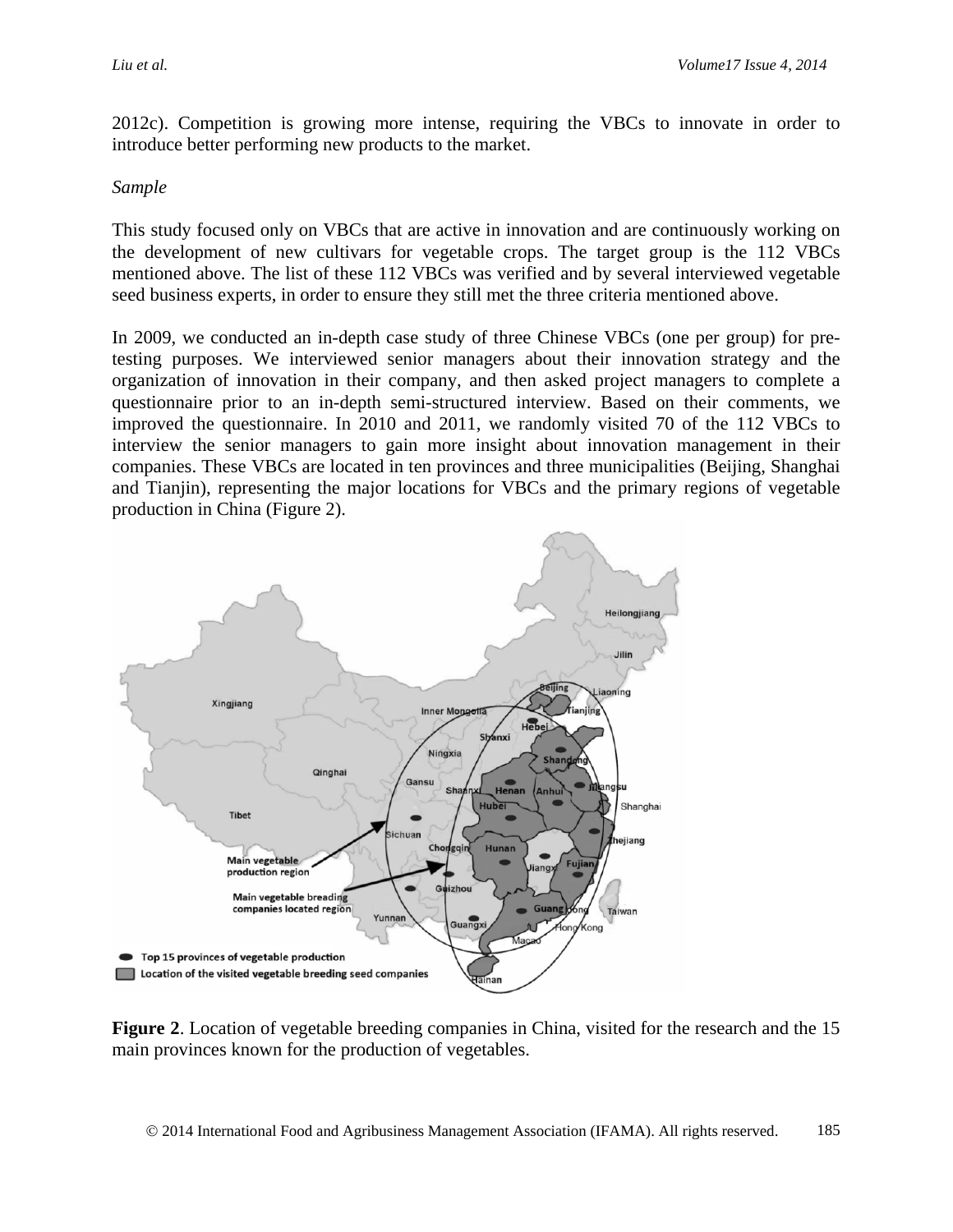In 36 of the VBCs, innovation managers filled out a questionnaire about one or two of the most important innovation projects (a respond rate of 51.4%). In total, 53 valid questionnaires were filled out. The questionnaire contained 58 ten-point Likert scale questions about the perception of the respondents on a number of constructs. These were: integrative capabilities, product novelty, project newness to the company, functional capabilities, product and market potential, market competition and innovation project performance. The respondents were asked to indicate to what extent they agreed with the statement using a ten Likert scale going from completely disagree (1) or completely agree (10). The questionnaire was built on the NewProd innovation assessment tool [\(Cooper 1979\)](#page-18-5), and was combined with questions about the communication capabilities of the innovation team, as developed by Hollander [\(2002\)](#page-20-10) and was used in Wageningen Innovation Assessment Toolkit (WIAT) [\(Im and Workman Jr 2004;](#page-20-8) [Fortuin et al.](#page-19-2)  [2007;](#page-19-2) [Batterink 2009\)](#page-17-8).

#### *Construct Measurement and Data Analysis*

SPSS was used to select the most relevant items for all constructs by applying exploratory factor analysis with oblique rotation. Thirty-nine items were identified and valid to measures those described constructs (Table 2, see Appendix). A structural equation modeling (SEM) was used to analyze the cause-effect relations between latent constructs, which has become a quasi-standard method in marketing and management research. For many researchers, SEM is equivalent to carrying out covariance-based SEM (CB‑SEM) analyses using software such as Amos, EQS, LISREL, Mplus, and others [\(Hair et al.](#page-19-7) 2011a). CB-SEM's statistical objective is to estimate a covariance matrix that matches that of the observed sample data as closely as possible. So the focus is largely on achieving model "fit" assuming valid and reliable constructs.

In this research, Wold's [\(1980\)](#page-24-6) PLS model was used to test the conceptual model and the nine hypotheses. Besides emphasizing prediction, PLS-SEM offers other advantages. The target of present study was to find key success factors of innovation projects of VBCs, so the use of partial least squares (PLS)-SEM path modeling was chosen, as its overriding objectives predict the dependent (endogenous) variables (constructs) [\(Hair et al.](#page-19-8) 2011b). Our sample size was relatively small (53). PLS path modeling has an advantage that it can avoid small sample size problems, and can, therefore, be applied in situations where other methods (e.g. LISREL) cannot be used [\(Götz et al. 2010\)](#page-19-9). Furthermore, PLS path modeling has several advantages over covariance structure analysis and is generally preferred when: 1) requirements of multivariate normality and interval scaled data cannot definitely be met; 2) the primary concern of the analysis lies in the prediction accuracy when estimating a complex model with many variables and parameters; 3) the observations are not truly independent from each other; or 4) the model contains formative indicators [\(Sarstedt 2008,](#page-23-11) [Henseler et al. 2009\)](#page-20-11).

For this analysis, the SmartPLS 2.0 software developed by [Ringle et al. \(2005\)](#page-23-12) was used. Then factor loadings (item reliability), composite reliability, and average variance extracted (AVE) were obtained for each measurement separately, and for the structural model as a whole. Following Chin [\(1998\)](#page-18-11), we ran a 500 resampling bootstrap with replacement. PLS, bootstrapping is a resampling procedure used to examine the stability of estimates for each parameter in the PLS model. The bootstrap procedure utilizes a confidence estimation procedure other than the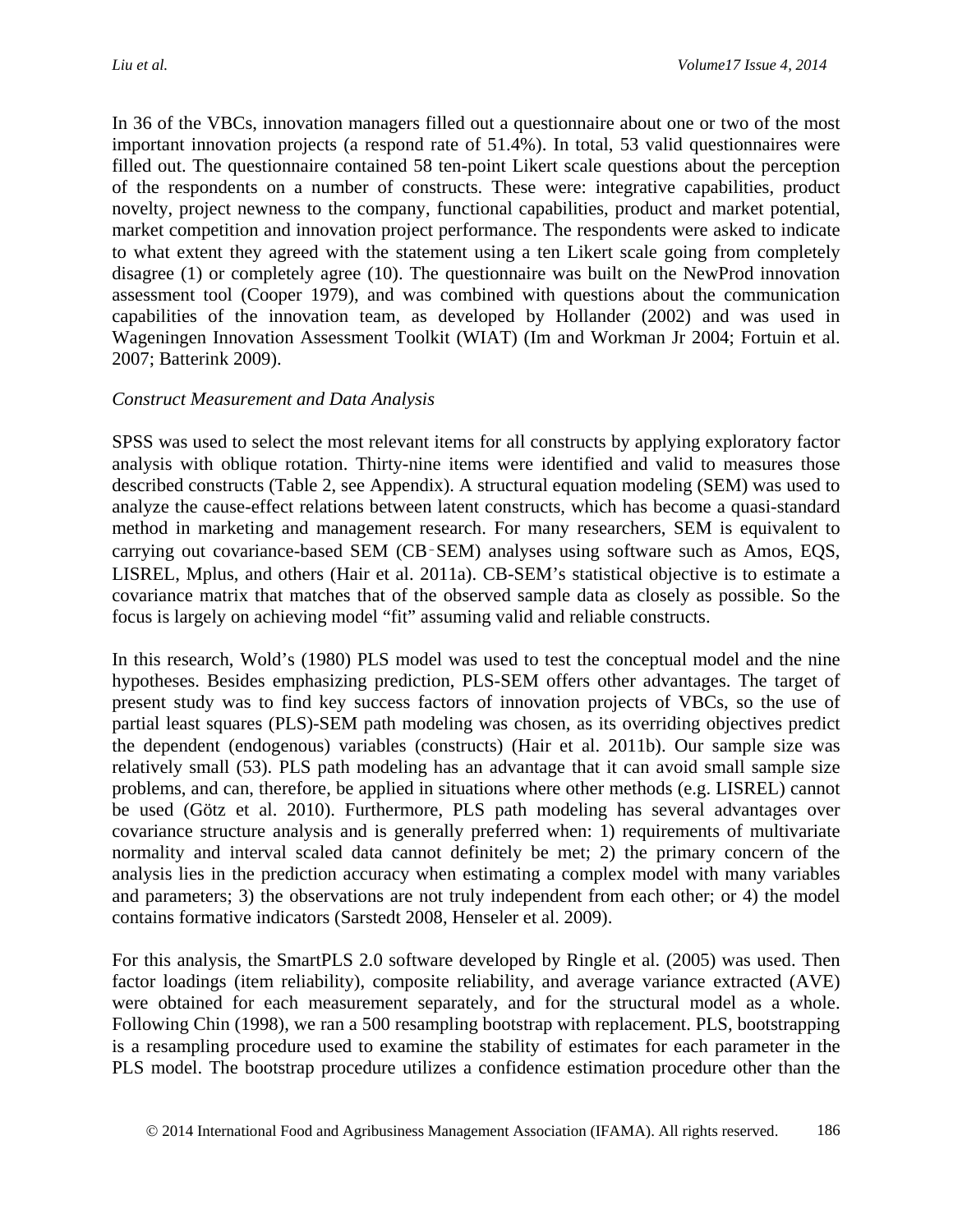normal approximation [\(Efron and Tibshirani 1993\)](#page-18-12), which helped us to judge whether the proposed relationships were significant or not.

# **Results**

In this section, the comparative assessment of the three types of VBCs and the innovation activities in the Chinese vegetable breeding industry are presented. Then the relationships among the factors that might affect the performance and success of an innovation project are analyzed.

## *Comparative Assessment of the Three Types of VBCs*

Table 1 shows the baseline description of the VBCs in China we visited. The VBCs are characterized as small-sized in terms of the number of employees and the turnover, 75% of the VBCs has less than 60 employees and a turnover of less than 30 million RMB (approximately 3 million Euros). The VBCs invest intensively in R&D (14.2% of turnover) and in R&D human resources (R&D personnel accounts for 1/3 of the total personnel of the VBCs). However, please note that the public VBCs, especially the research institutes that are active in the breeding business, received a large amount of R&D subsidies from the Chinese government. The cultivars sold by public VBCs all stem from the research institutes they are affiliated with; which explains why the percentage of R&D compared to turnover could rise to 60% of the turnover.

The size of public and domestic private VBCs is similar both in number of employees and turnover, but much smaller than foreign ones, especially taking into account that they only represent 1-10% of their mother company. The R&D budget of public and foreign VBCs is at the same level (18% of turnover), and nearly double that of private ones. But it should be noted that the public VBCs gain substantial governmental funding, while the foreign VBCs are strongly supported by their mother companies.

|                             |      |      |      |     |               | <b>Mean</b> |                |
|-----------------------------|------|------|------|-----|---------------|-------------|----------------|
|                             | Min. | Max. | Mean | S.D | Public $(26)$ | Private(32) | Foreign $(12)$ |
| Number of employees         |      | -67  | 44   | 33  | 40            | 41          | 74             |
| Turnover 2010 (million RMB) |      | 90   | 23   | 22  | 20            | 20          | 69             |
| Number of R&D employees     |      | 80   | 15   | 16  | 19            |             | 28             |
| R&D budget (% of turnover)  |      | 60   | 13   |     | 18            | 10          | 18             |
| Age of company (years)      |      | 52   |      |     |               | 14          | 16             |

<sup>a</sup> This high percentage is due to the public VBCs that are affiliated with the research institutes, that receive large amounts of R&D subsidies and are functioning as R&D departments of the public VBCs.<br><sup>b</sup> The age of the R&D department is higher than the age of the oldest company. This is due to the fact that the

vegetable research institutes were founded much earlier than their affiliated seed companies (public VBCs), which use the former as R&D functional unit.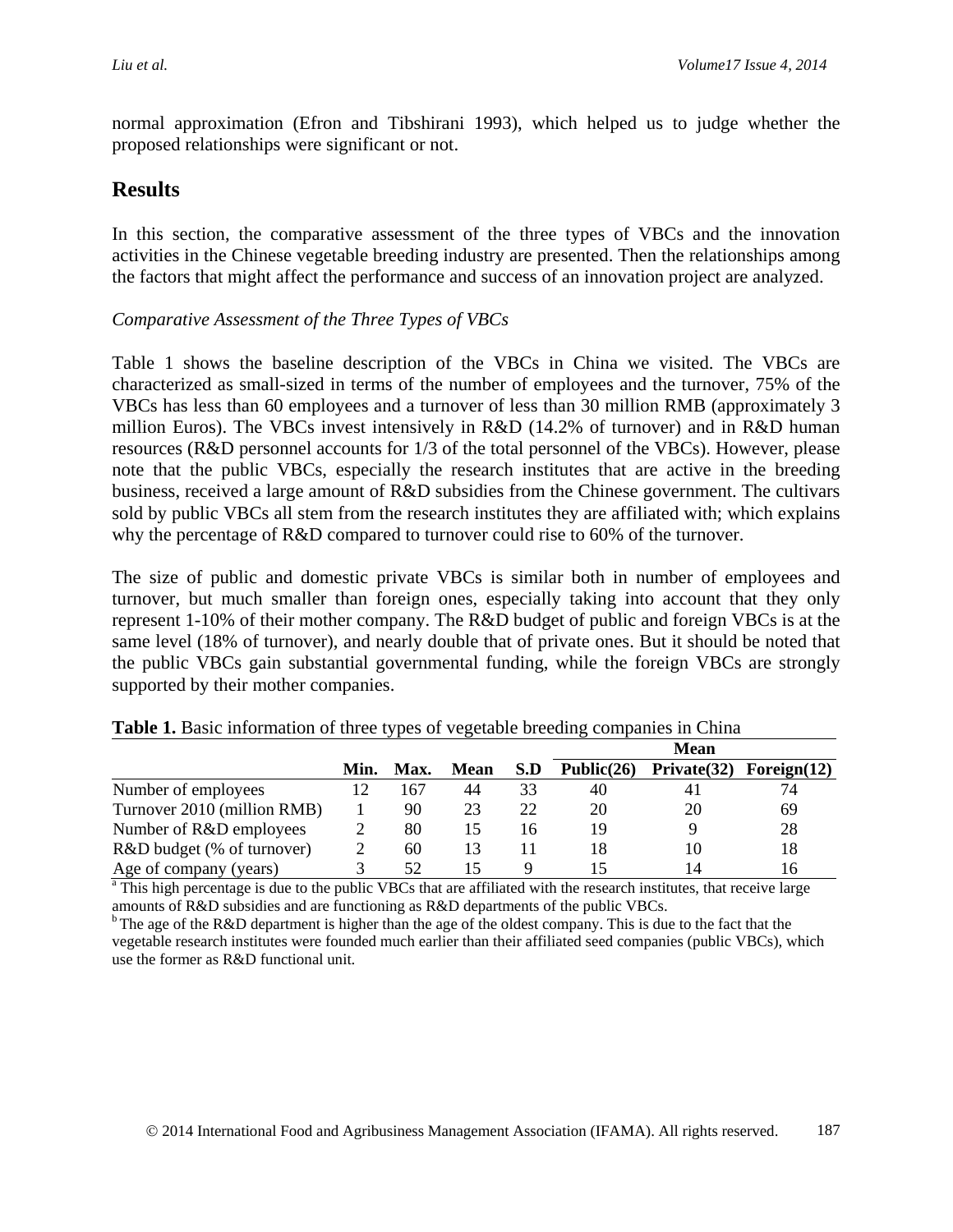## *Innovation Activities in the Chinese Vegetable Breeding Industry*

In the interviews with the 70 VBCs senior managers in China, we also asked for a priority list of the most important innovation activities within their company. As expected all put plant breeding on top of their list. Figure 2 presents the other main research activities. The most important activities are germplasm collection and seed technology. This aligns to the fact that the core innovation activity in a breeding company is the development of competitive new varieties and provides high quality seeds to their clients. In general, the public VBCs are more active in almost all activities than the private and foreign VBCs— especially in basic research. This might be due to the fact that research activities are heavily subsidized for public VBCs, up to 60% of their turnover. Since public VBCs have easy access to listed germplasms kept in the National Crop Gene Bank and the National Medium-term Storage, the necessity to collect germplasm is not so crucial for public VBC's as for private VBCs (Liu et al. 2012b). The germplasm collection is even much lower for foreign companies. There might be two explanations for this. Firstly, mother companies of foreign VBCs in China may already have a large germplasm collection based on their global operations and long-term development. Secondly, the restrictions for foreign VBCs to access to National Crop Gene Bank and National Medium-term Storage are much tighter. Furthermore, Figure 2 also shows that the vegetable breeding industry very rarely applies modern technologies. Less than one third of public VBCs are using modern technologies, such as plant tissue culture, molecular markers assistant breeding, genetic modification, genomics and bioinformatics. So, traditional breeding is the main innovation activity.



**Figure 2.** Percentage of innovation activities conducted by companies in each type of vegetable breeding companies in China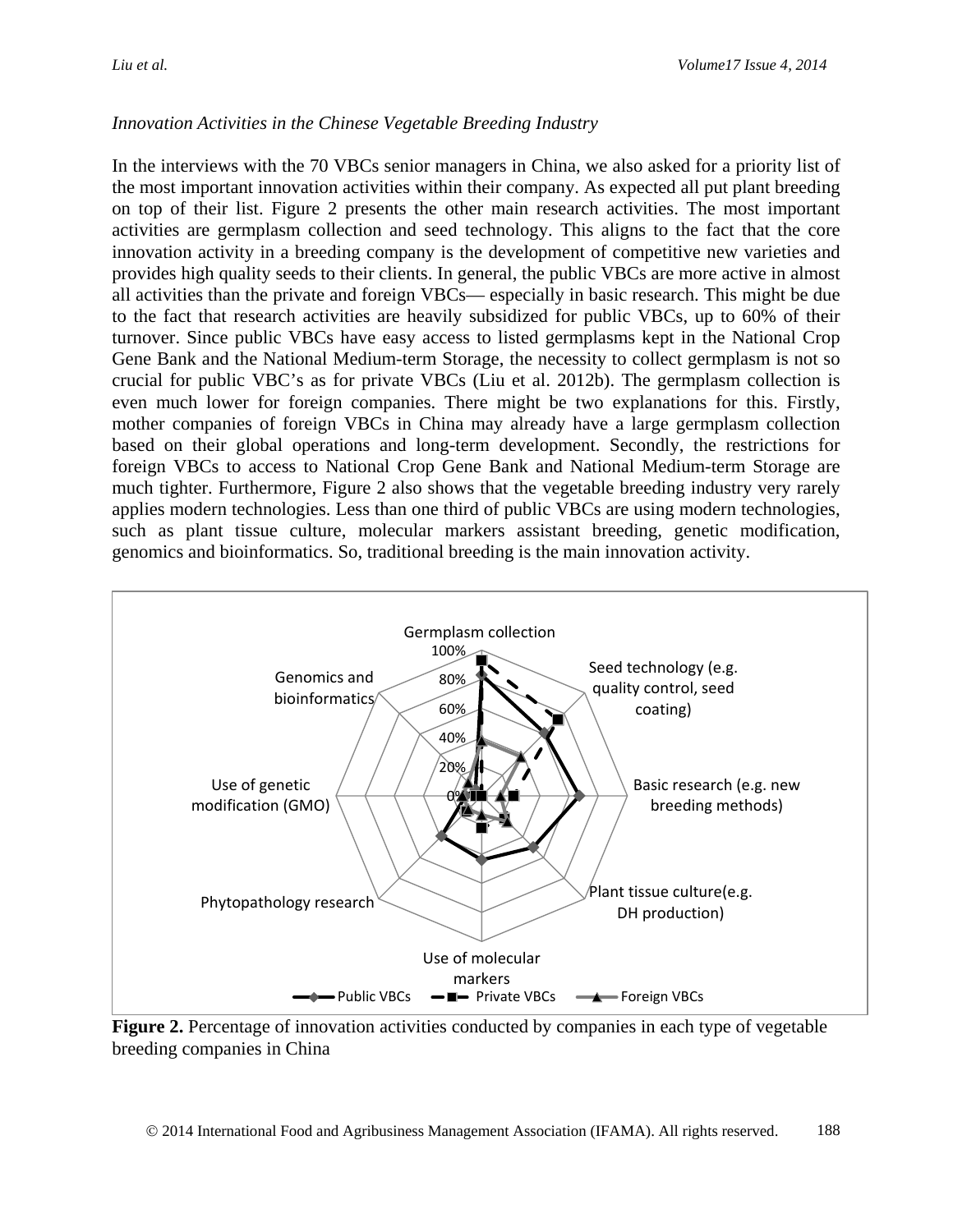## *Reliability, Model Validity, Explanatory Power and Effect Size of Constructs*

Table 2 (see Appendix) presents the mean, standard deviation (S.D.) and factor loading of all the indicators of different constructs. The individual item reliability (factor loading), internal consistency (composite reliability) and discriminant validity for each construct by the criteria given by Fornell and Larcker [\(1981\)](#page-19-10) was examined. Factor loadings for most individual items were higher than 0.7 (Table 2), and shows good reliability for the individual items. A few items showed a factor loading a bit less than the cut-off point of 0.7 still indicating an acceptable individual reliability [\(Götz et al. 2010\)](#page-19-9). The composite reliability (CR) and Cronsbach alpha for all constructs exceeded 0.75 (see Table 2), indicating a robust internal consistency of the constructs [\(Hair et al. 2011a\)](#page-19-7).

The discriminant validity was accessed in two ways. First, the square root of the average variance extracted (AVE) should be greater than all construct correlations. Second, all items should load higher to their associated construct than to the other constructs. Both criteria for discriminant validity were met (see Table 3, in Appendix). The average variance explained  $(R^2)$ was used to evaluate the explanatory power of the structural model, the path Coefficients, t-value and the effect size were used to evaluate the correlation of constructs, their significant level and effect size. Table 4 gives a visual overview of the relations among the constructs. For product novelty (0.13), newness to the company (0.12), and functional capabilities (0.33) show an acceptable explanatory power significant at t 0.05 level [\(Eisenhauer 2009\)](#page-19-11). Furthermore,  $R^2$  of product potential (0.49), market potential (0.61), and innovation project performance (0.58) indicate robust explanatory power.

#### *Structural Model*

The results of the structural model are provided in Table 4 (see Appendix). Below we describe the result of confirmed, not confirmed and rejected hypotheses in more detail in Table 5.

As expected, integrative capabilities are significant and positively related to product novelty ( $\beta$ =0.34), newness to the company ( $\beta$ =0.34) and market potential ( $\beta$ =0.23). This shows the importance of integrative capabilities to identify new opportunities and to implement new knowledge into an innovation project. With more open communication, intensive team interaction and more knowledge sharing, VBCs can better recognize and make better use of the valuable external resources such as: the introduction of advanced technologies, seize new market demand, develop novel distribution channels, and maybe also target different market segments. Meanwhile, strong integrative capabilities might also stimulate the project team and the company to develop new functional capabilities such as R&D ability, production processes, and distribution systems.

Innovation projects aim to develop novel products that could bring extra benefit to clients, reduce the cost, and improve the efficiency, etc. It was found that product novelty is significantly and positively related to product potential ( $\beta$ =0.48), with a medium effect size ( $f^2$ =0.28). Furthermore, in order to be able to develop novel products with high potential, a company needs specific capabilities, such as R&D, engineering and processing, marketing and sales, etc. Indeed,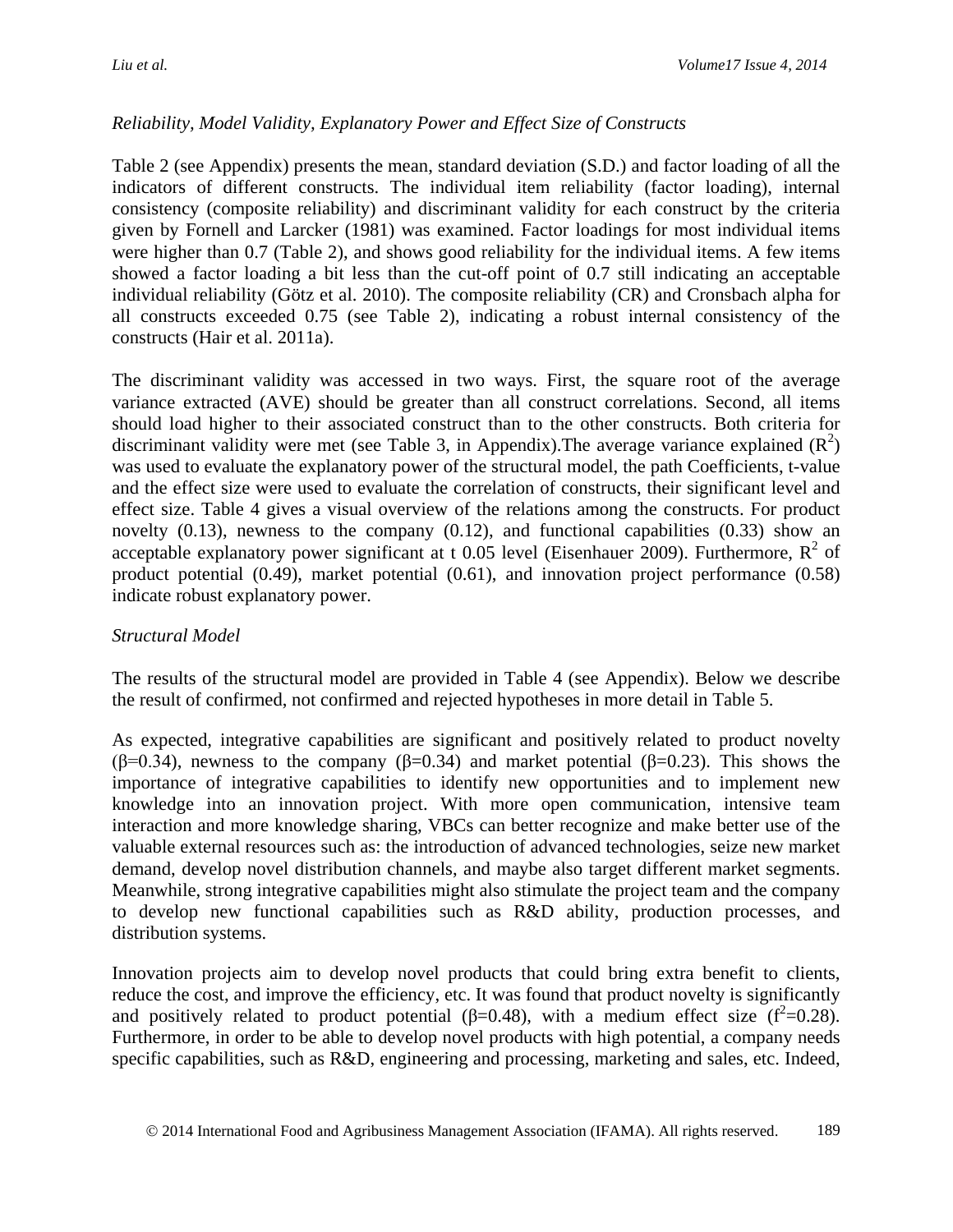a significant positive relationship was found between functional capabilities and product potential (β=0.37), with a medium effect size ( $f^2$ =0.19).

**Table 5.** Overview of the confirmed, not confirmed and rejected hypotheses

| <b>Hypotheses</b>                                                                                            | <b>Result</b> |
|--------------------------------------------------------------------------------------------------------------|---------------|
| <b>Hypothesis 1</b>                                                                                          |               |
| a. Integrative capabilities will be positively related to product novelty.                                   | Confirmed     |
| b. Integrative capabilities will be positively related to newness to the company.                            | Confirmed     |
| <b>Hypothesis 2</b>                                                                                          |               |
| Integrative capabilities will be positively related to identifying the market potential<br>of an innovation. | Confirmed     |
| <b>Hypothesis 3</b>                                                                                          |               |
| Integrative capabilities will be positively related to the development of the<br>functional capabilities.    | Not confirmed |
| <b>Hypothesis 4</b>                                                                                          |               |
| Product novelty will be positively related to product potential.                                             | Confirmed     |
| <b>Hypothesis 5</b>                                                                                          |               |
| Newness to the company will be negatively related to the company's existing<br>functional capabilities.      | Rejected      |
| <b>Hypothesis 6</b>                                                                                          |               |
| Functional capabilities of the company will be positively related to product<br>potential.                   | Confirmed     |
| <b>Hypothesis7</b>                                                                                           |               |
| Product potential will be positively related to market potential.                                            | Confirmed     |
| <b>Hypothesis 8</b>                                                                                          |               |
| a. Market competition will be negatively related to market potential.                                        | Rejected      |
| b. Market competition will be negatively related to innovation project performance.                          | Not confirmed |
| <b>Hypothesis 9</b>                                                                                          |               |
| a. Market potential will be positively related to the innovation project performance.                        | Confirmed     |
| b. Product potential will be positively related to the innovation project<br>performance.                    | Not confirmed |
| c. Functional capabilities will be positively related to the innovation project<br>performance.              | Not confirmed |

The structural model also shows that newness of the company is not negatively related to the company's existing functional capabilities, but shows a medium positive effect  $(\beta=0.49, \gamma)$  $f^2$ =0.23). Interestingly, this is different from our expectation that newness could bring uncertainty and the company's functional capabilities would be inadequate to execute successfully an innovation project. However, we also found that newness to company had a mediated effect on integrative capabilities and functional capabilities. This means that integrative capabilities can only partially contribute to the improvement of functional capabilities. In order to enhance functional capabilities, newness to the company is needed.

An innovation project that leads to a high product potential also proved to gain higher market potential ( $β=0.66$ ), because new products with unique benefits to customers can lead to a strong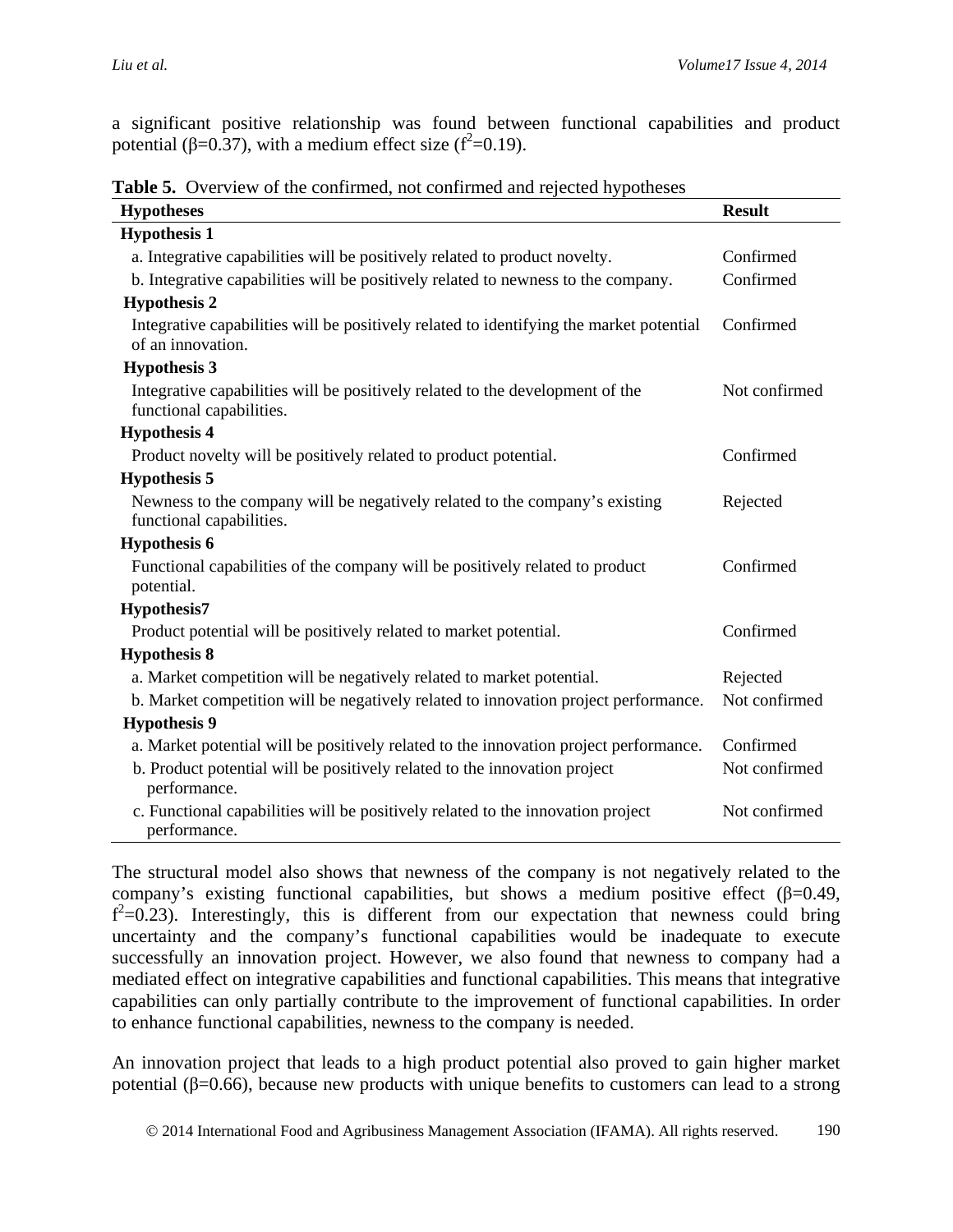market position. The effect of product potential on market potential is large  $(f^2=0.45)$ . Meanwhile, market potential also shows a significant positive effect on innovation project performance (β=0.60), with a medium effect size ( $f^2$ =0.29). Product potential was not found to have significant effect on innovation project performance directly, but more than half of the effect of product potential onto innovation project performance is mediated by market potential. This means that product potential can only partially be considered a substitute for the success of an innovation project. In order to achieve better innovation project performance, the innovation project should lead to both high product potential and high market potential. Furthermore, market competition, which was supposed to hamper successful introduction of new products, is positively related to market potential ( $\beta$ =0.25). This indicates that intensive competition can help innovation projects achieve a better performance, because it stimulates both the team members and the company as a whole to really come up with an innovative product in time.

# **Discussion and Conclusions**

#### *The Importance of Integrative Capabilities: Direct and Indirect Effects*

From the resource-based view it is well known that knowledge and learning are key determinants of innovation, and the interaction between proprietary and external knowledge is important [\(Malerba 2002\)](#page-22-13). This study further extends the essential role of integrative capabilities and shows that communication, team interaction, and knowledge sharing indeed increases the innovativeness of innovation projects. The exchange of information and interactions between individuals of the project team can create novel ideas through brainstorming and identifying new opportunities. Good cross-functional communication and knowledge sharing make the innovation project team aware of existing capabilities of various functional units available, whereas the functional units will most likely be informed of missing skills, routines and processes that are needed to support the development of a new products and launching them into the market. A good understanding of these missing requirements might be the starting point for adjustment and improvement. So, with a higher level of product novelty and newness to the company, integrative capabilities will contribute to improve functional capabilities and market potential indirectly.

In this research we introduced three types of VBCs in China: public, private and foreign VBCs. Although the sample size is limited to really test the differences on the basis of the conceptual model, we have seen differences based on interviews conducted with the project managers. It was found that in foreign VBCs a form of matrix organization is widely applied and innovation project teams are organized with members from different functional units, but share the same crop/topic focus. Furthermore, these foreign VBCs heavily encourage their project team members to communicate intensively and effectively. In contrast to this, and for historical reasons, in public VBCs, which are affiliated to vegetable research institutes, participation of members from different functional units is rather limited, especially the interaction between R&D and M&S. This can be explained by the fact that the original goal of such companies was to bring varieties developed by the affiliated research institute to the market. The new Chinese policy [\(MoA 2010b\)](#page-22-10) requires further separation of the two functional units (R&D and M&S). We expect that this will lead to further reduction in innovative varieties from public VBCs. Take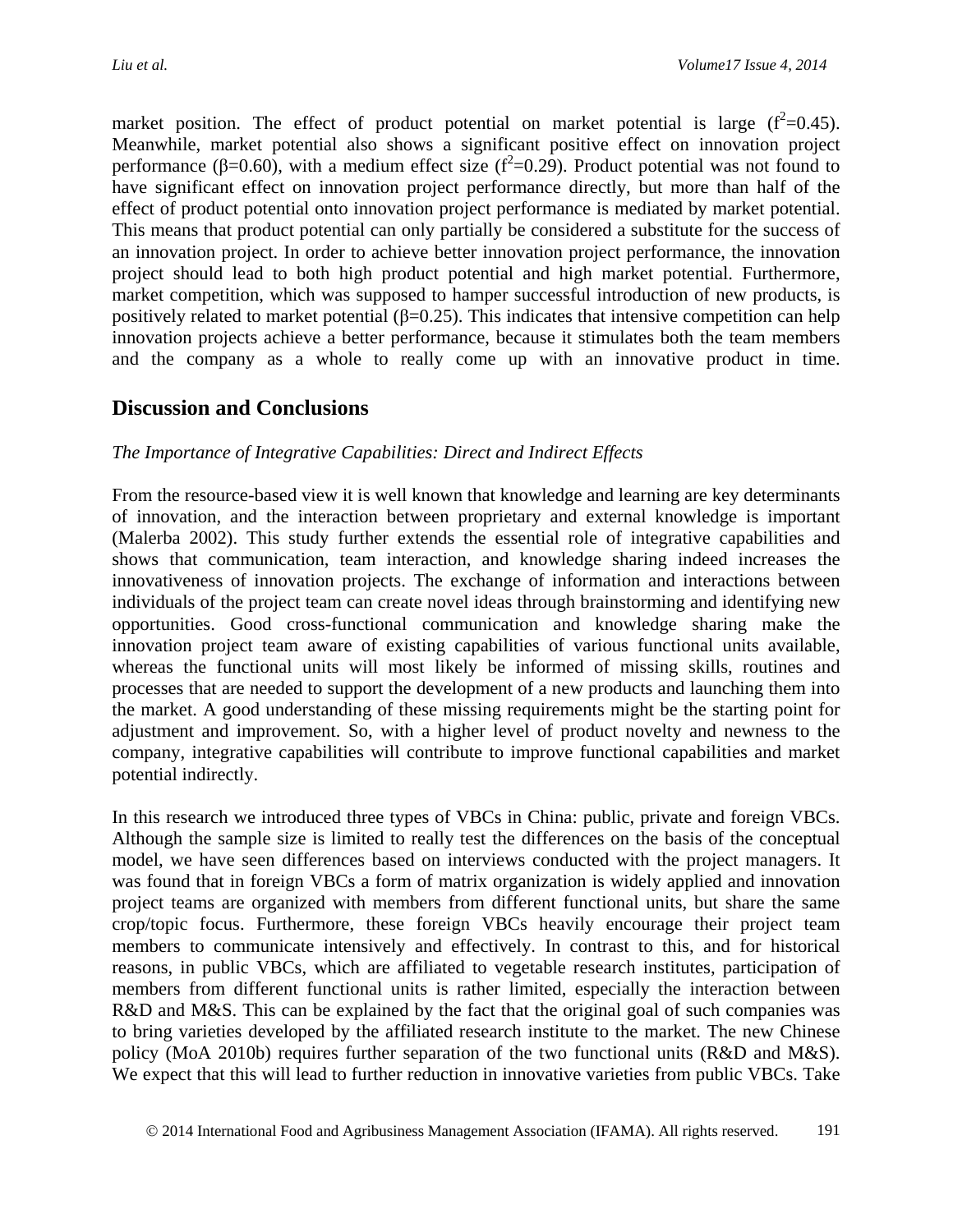as example Shouguang, the most famous vegetable production area, has become .more and more specialized vegetable farmers are demanding more innovative and high-quality seeds. With their innovative and high quality products, foreign VBCs are now already dominating the market.

Constrained integrative capabilities in public VBCs limit product innovativeness and also reduce market potential since the functional capabilities are not only less developed, they are not able to respond to new market demand quickly. Private sector VBCs are doing somewhat better, but there is still much need for improvement. For example, a senior manager from a large private VBC, who was building a new biotechnology center, complained that it was difficult for breeders and biotechnologists to share information. Breeders hesitate to share information because it has been their competitive strength for many years'— accumulated know-how and experience. They did not want to give up their own benefits. Moreover they had the impression that the contributions of biotechnologists were limited.

#### *Newness to the Company: A Challenge but also an Opportunity*

Innovation projects that are closer to existing products, markets and technologies of the firm are more successful [\(Zirger and Maidique 1990\)](#page-24-7) because the greater the extent of newness to the company, the higher the chance that the company's functional capabilities are insufficient to execute the innovation project. This was further proved by [Tepic \(2012\)](#page-23-7), who studied innovation projects from nine large multinational companies representing different industries. In contrast to these studies, we found a positive effect of newness to the company on functional capabilities and also a positive effect from integrative capabilities on functional capabilities, mediated by newness to the company. So newness to the company in innovation projects could be a challenge because a company needs a higher level of flexibility and adaption when it engages in a completely new innovation. However, newness to the company might also stimulate the need for adaption and improvement of functional capabilities in order to execute a new innovation project. This could be related to a specific type of innovation in plant breeding. In most cases the VBCs projects include the development of novel varieties, a time consuming process, which normally takes up to 10 years or even longer. In general VBCs are small and communication lines are short, while cross-functional teams are widely used for innovation projects. So during the long period phase of new product development, the company is able to gradually develop the functional capabilities needed to support innovation. Furthermore, we found that "newness to the company" category of innovation projects scored lower than five on a ten-point Likert scale. This could mean that the production process, distribution, advertising and promotion for the innovation projects of VBCs are in general not totally new, so the flexibility and adaption of functional capabilities needed for innovation projects are not too radical.

#### *Market Competition: A Positive Factor for Innovation in the Breeding Industry*

Market competition stimulates innovation project performance because such competition urges companies to develop unique new products faster, as shown by [Tepic \(2012\)](#page-23-7) in her research on large European agri-food companies. We made the same observation in our research of Chinese VBCs indicating that market economy is important for innovation. This form of "healthy tension" or "good competition" is a stimulus for innovation and was mentioned by several CEOs of outstanding breeding companies. Foreign VBCs have brought intensive competition into the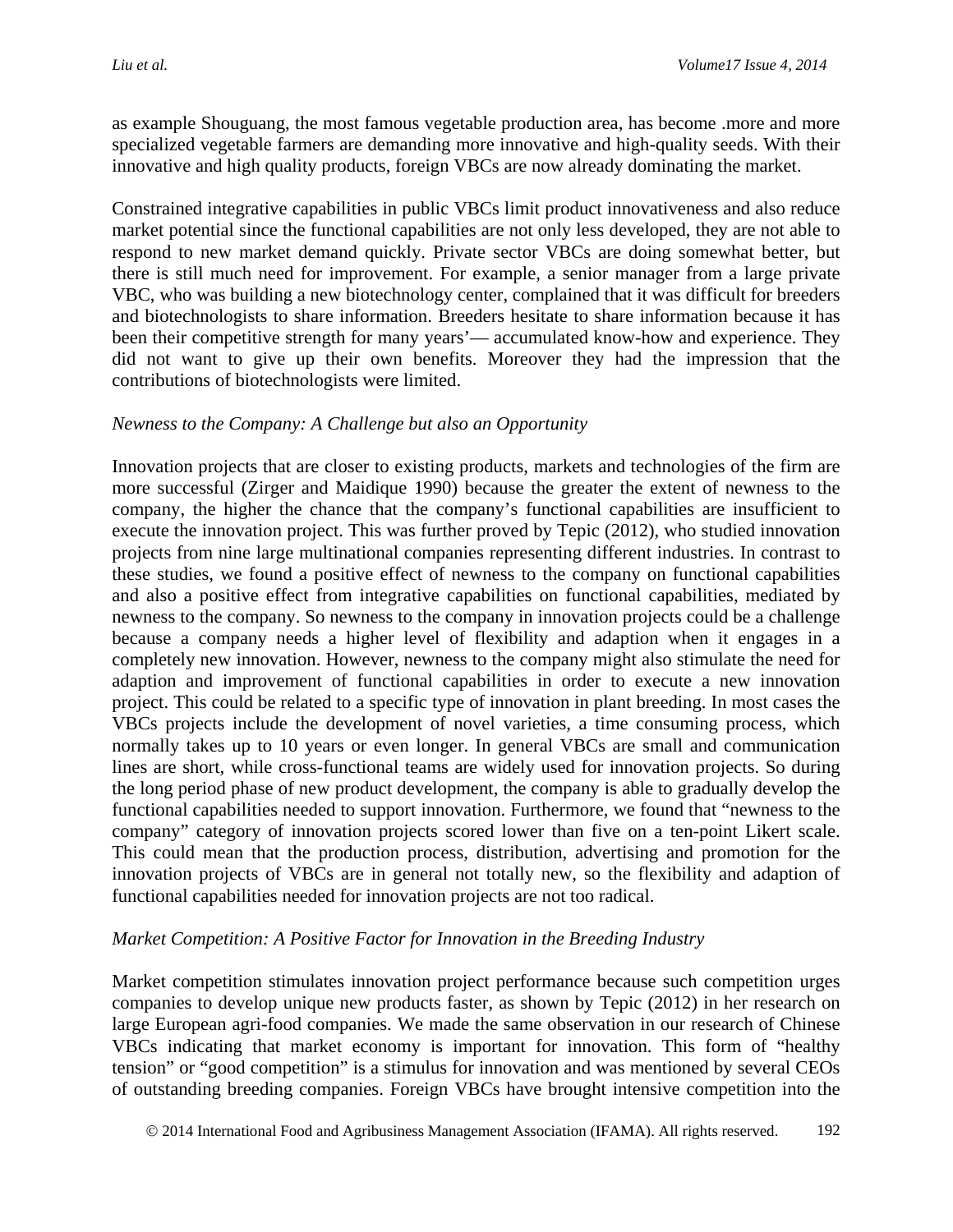Chinese vegetable breeding industry but foreign VBCs also bring new technologies and forms of management, that are widely shared with domestic VBCs so can learn from them and can improve their innovation. Increased competition is good for innovation. However, within the vegetable breeding industry there is no free competition. There are political reasons for the Chinese government to stimulate domestic VBCs in order to avoid allowing this industry to be controlled by foreign VBCs. However, limited competition, could constrain innovation. Furthermore, improving intellectual property rights such as with plant breeders' is essential to fair competition. Although legislation and regulation of property rights have improved considerably as government as well as the private sector recognizes its importance, poor intellectual property protection is still a very large constrain for VBCs to invest in innovation.

#### *Product and Market Potential: Two Pillars for Innovation Project Success*

Product potential has a positive effect on innovation project performance, but it is mediated by market potential. This means that even if the new product is novel, (such as novel traits in crop plants or novel breeding technologies), if there is no need for it, the innovation project would not be successful. Innovation projects of public VBCs are subsidized by government, with a requirement of scientific contribution, so product potential such as new traits or new technologies are highly emphasized and widely applied. However, without the target to fill a market request, it would be difficult to gain market success. Public VBCs had been the dominant players in the vegetable seed sector for historical reasons. However, this gradually changed about ten year ago. Private and foreign VBCs are taking the lead because their innovation is more focused on market demand rather than technology advancement.

# **Recommendations and Further Research**

This study identifies the importance and interaction of integrative capabilities and functional capabilities, product novelty and newness to the company, as well as product potential and market potential for innovation project performance. In order to improve innovation performance, vegetable breeding companies need to improve their integrative capabilities, which can be stimulated by open communication, knowledge orientation and sharing, teamwork, training, and their functional capabilities, which are the skillsets needed in order to introduce novel products into the market successfully. Furthermore, market competition also plays a positive role to stimulate innovation in the vegetable breeding industry. It needs to be further improved by reducing governmental interaction with the market activities in the breeding industries. Instead of playing multiple functions in this industry e.g. legislation and regulation, supporting breeding activities in governmental research institutes and even supporting statowned breeding companies, it would be more effective for government to take measures to ensure a free and fair market, with good intellectual property protection.

The present study identifies direct and indirect effects coming from integrative capabilities, which also link access to external information and knowledge. The diversity and scope of team members' personal networks could facilitate access to non-redundant sources of knowledge that could expand the innovation possibilities of the project [\(Uzzi and Lancaster 2003;](#page-24-8) [Kao et al.](#page-20-12)  [2009\)](#page-20-12). Therefore, it could be valuable to include the social networks of team members in further studies on the innovation process. Furthermore, this research is based on empirical data collected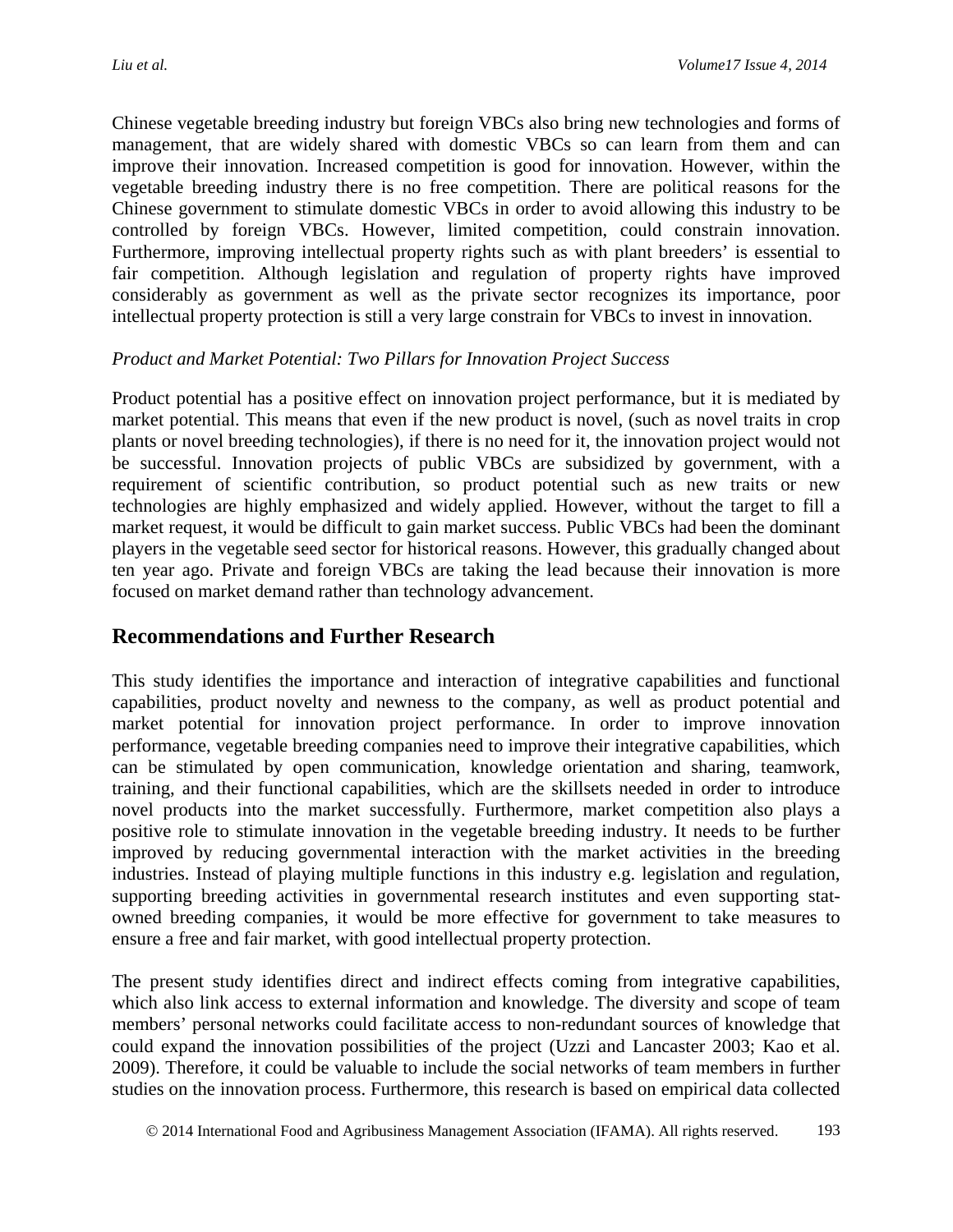in the Chinese vegetable breeding industry, which might be quite different from other agri-food sectors, so further study is needed to verify generalization of this conceptual model.

# **Acknowledgement**s

This research was sponsored by the China Scholarship Council and the Dutch vegetable seed company De Ruiter Seeds (acquired by Monsanto in 2008). The authors would like to acknowledge the support and comments of Deyi Zhou of Huazhong Agricultural University, Wuhan, China; Jikun Huang and Ruifa Hu of the Chinese Academy of Sciences; and Dinghuan Hu of the Chinese Agricultural Academy of Sciences, as well as the good support of all respondents that were interviewed for this study.

# **References**

- <span id="page-17-7"></span>Amara, N., R. Landry, N. Becheikh and M. Ouimet. 2008. Learning and Novelty of Innovation in Established Manufacturing SMEs. *Technovation* 28 (7): 450-463.
- <span id="page-17-6"></span>Amasona, A. C., R. C. Shrader, and G. H.Tompson. 2006. Newness and Novelty: Relating Top Management Team Composition to New Venture Performance. *Journal of Business Venturing* 21 (1): 125-148.
- <span id="page-17-1"></span>Aramburu, N. and J.Saenz. 2010. Knowledge Sharing in Management Processes: Impact on Innovation Project Management and Innovation Performance. Proceedings of the 11th European Conference on Knowledge Management*.*Volumes 1 and 2: 10-18.
- <span id="page-17-2"></span>Balachandra, R. and J. H. Friar. 1997. Factors for Success in R&D Projects and New Product Innovation: A Contextual Framework. *IEEE Transactions on Engineering Management* 44 (3): 276-287.
- <span id="page-17-0"></span>Baregheh, A., J. Rowley and S. Sambrook. 2009. Towards a Multidisciplinary Definition of Innovation. *Management Decision* 47 (8): 1323-1339.
- <span id="page-17-3"></span>Barney, J., M. Wright, and D. J. Ketchen Jr. 2001. The Resource-Based View of the Firm: Ten Years after 1991. *Journal of Management* 27 (6): 625-641.
- <span id="page-17-8"></span>Batterink, M. 2009. Profiting from External Knowledge: How Firms Use Different Knowledge Acquisition Strategies to Improve Their Innovation Performance*.* PhD. diss., Wageningen University. Wageningen.
- <span id="page-17-4"></span>Belout, A. and C. Gauvreau. 2004. Factors Influencing Project Success: The Impact of Human Resource Management. *International Journal of Project Management* 22 (1): 1-11.
- <span id="page-17-5"></span>Blindenbach-Driessen, F. and J.Van Den Ende. 2006. Innovation in Project-Based Firms: The Context Dependency of Success Factors. *Research Policy* 35 (4): 545-561.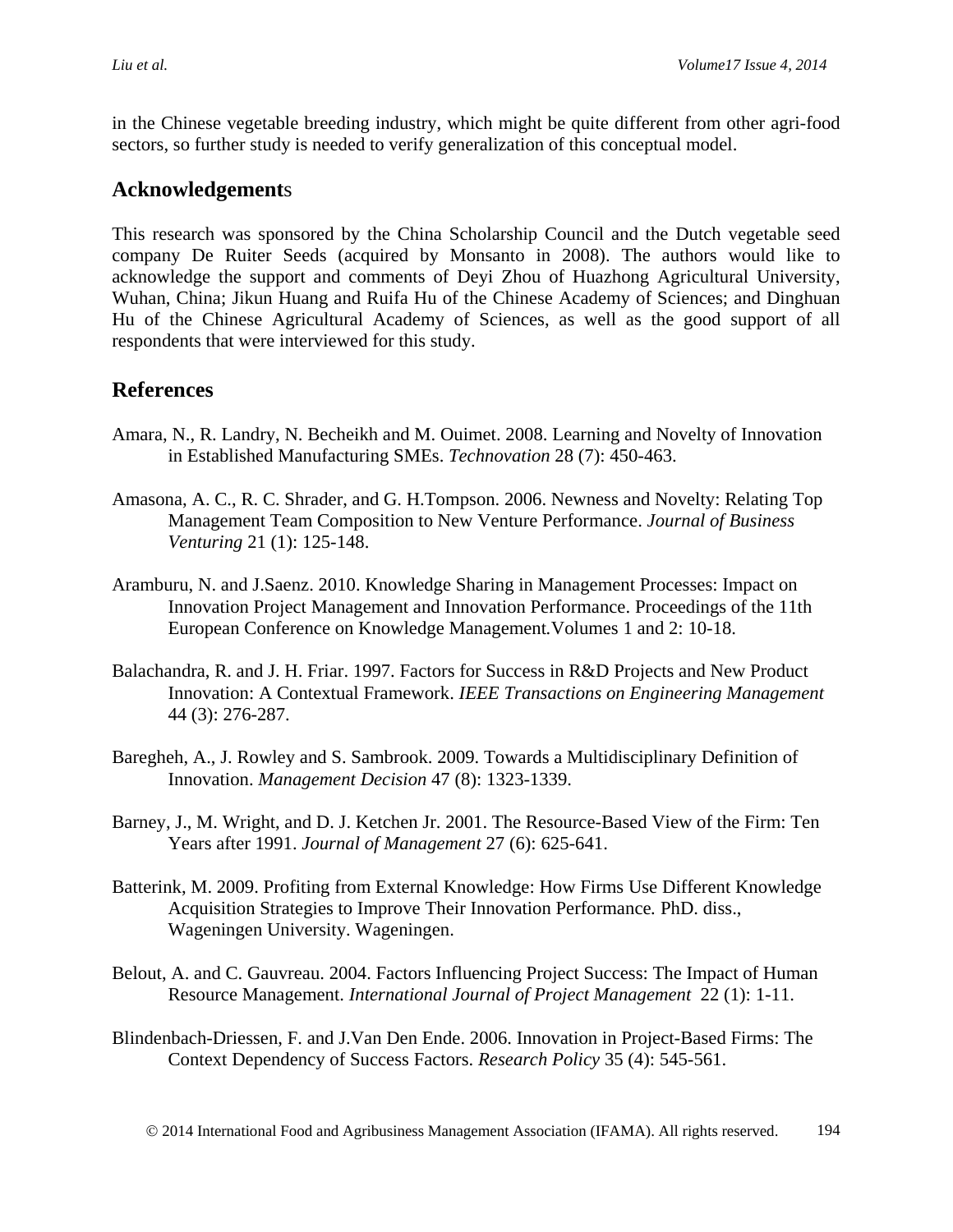- <span id="page-18-4"></span>Burer, S., P. C. Jones and T. J.Lowe. 2008. Coordinating the Supply Chain in the Agricultural Seed Industry. *European Journal of Operational Research* 185 (1): 354-377.
- <span id="page-18-10"></span>Carlile, P. R. and K. R. Lakhani. 2011. Innovation and the Challenge of Novelty: The Novelty-Confirmation-Transformation Cycle in Software and Science. Harvard Business School Working Paper, No. 11-096.
- <span id="page-18-11"></span>Chin, W. W. 1998. The Partial Least Squares Approach for Structural Equation Modelling. In *Modern Methods for Business Research,* edited by G.A. Marcoulides, 295-336. Lawrence Erlbaum Associates, London.
- <span id="page-18-8"></span>Cooper, R. G. 1978. Strategic Planning for Successful Technological Innovation. *Business Quarterly* 43 (1): 46-54.
- <span id="page-18-5"></span>Cooper, R. G. 1979. The Dimensions of Industrial New Product Success and Failure. *Journal of Marketing* 43 (3): 93-103.
- <span id="page-18-7"></span>Cooper, R. G. 1999. From Experience: the Invisible Success Factors in Product Innovation. *Journal of Product Innovation Management* 16 (2): 115-133.
- <span id="page-18-1"></span>Cooper, R. G. and S. J. Edgett. 2009. *Successful Product Innovation: A Collection of Our Best*, Product Development Institute Inc.
- <span id="page-18-6"></span>Cooper, R. G. and E. J. Kleinschmidt. 1987. Success Factors in Product Innovation. *Industrial Marketing Management* 16 (3): 215-223.
- <span id="page-18-9"></span>Danneels, E. and E. J. Kleinschmidt b. 2001. Product Innovativeness from the Firm's Perspective: Its Dimensions and Their Relation with Project Selection and Performance. *Journal of Product Innovation Management* 18 (6): 357-373.
- <span id="page-18-2"></span>De'donato, F. and Michelozzi, P. 2014. Climate Change, Extreme Weather Events and Health Effects. In *The Mediterranean Sea,* edited by S. Giffredo and Z. Dublink, 617-624. Springer.
- <span id="page-18-3"></span>Dons, H. and Louwaars, N. Breeding Business: Plant Breeder's Rights and Patent Rights in the Plant Breeding Business. In *Improving Agricultural Knowledge and Innovation Systems: OECD Conference Proceedings.*263-278. OECD Publishing.
- <span id="page-18-0"></span>Dons, H. J. M. and R. J. Bino. 2008. Innovation and Knowledge Transfer in the Dutch Horticultural System. In *Pathways to High-Tech Valleys and Research Triangles: Innovative Entrepreneurship, Knowledge Transfer and Cluster Formation in Europe and the United State,* edited by Hulsink, W. & Dons, H. J. M., 119-137. Springer.
- <span id="page-18-12"></span>Efron, B. and R. J. Tibshirani. 1993. An Introduction to the Bootstrap, Chapman & Hall, New York.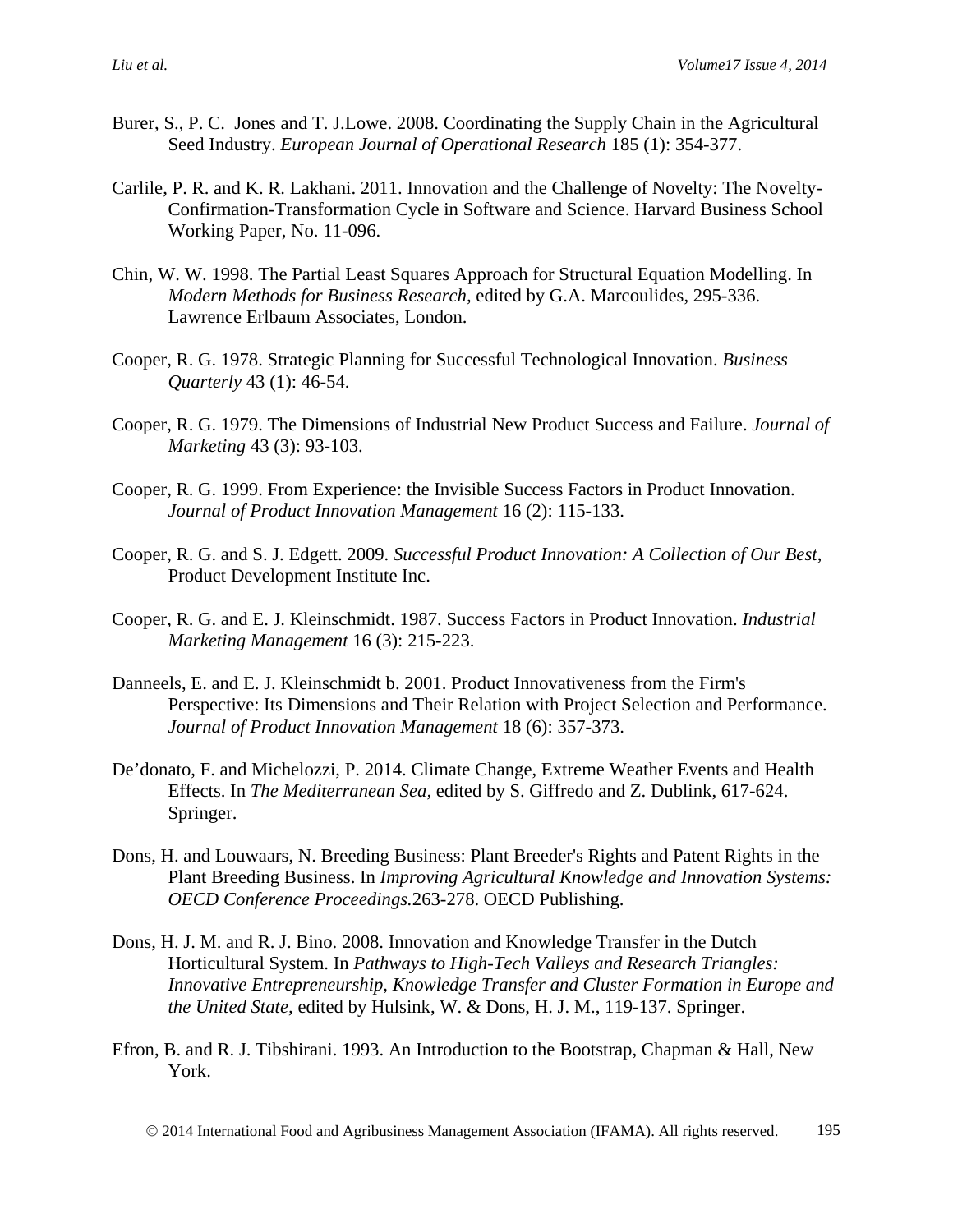- <span id="page-19-11"></span>Eisenhauer, J. G. 2009. Explanatory Power and Statistical Significance. *Teaching Statistics* 31 (2): 42-46.
- <span id="page-19-0"></span>FAO. 2012. Food and Agricultural Commodities Production. Food and Agricultural Oganisation, United Nation. [http://faostat.fao.org](http://faostat.fao.org/) [accessed January 12, 2012].
- <span id="page-19-6"></span>Flipse, S. M., M. C.Van Der Sanden, T.Van Der Velden, F. T. Fortuin, S.Omta and P. Osseweijer. 2013. Identifying Key Performance Indicators in Food Technology Contract R&D. *Journal of Engineering and Technology Management,* 30 (1): 72-94.
- <span id="page-19-10"></span>Fornell, C. and D. F. Larcker. 1981. Evaluating Structural Equation Models with Unobservable Variables and Measurement Error. *Journal of Marketing Research* 18 (1): 39-50.
- <span id="page-19-2"></span>Fortuin, F. T. J. M., M. H . Batterink. and S. W. F. Omta. 2007. Key Success Factors of Innovation in Multinational Agrifood Prospector Companies. *International Food and Agribusiness Management Review* 10 (4): 1-22.
- <span id="page-19-9"></span>Götz, O., L. Kerstin, and K. Manfred. 2010. Evaluation of Structural Equation Models Using the Partial Least Squares (PLS) Approach. In *Handbook of Partial Least Squares*, edited by Vincenzo, E. V., Chin, W. W., Henseler, J. and Wang, H., 691-711. Springer, Berlin Heidelberg.
- <span id="page-19-1"></span>Gadwal, V. R. 2003. The Indian Seed Industry: Its History, Current Status and Future. *Current Science* 84 (3): 399-406.
- <span id="page-19-3"></span>Grant, R. M. 1991. The Resource-Based Theory of Competitive Advantage: Implications for Strategy Formulation. *California Management Review* 33 (3): 114-135.
- Grant, R. M. 1996. Prospering in Dynamically-Competitive Environments: Organizational Capability as Knowledge Integration. *Organization Science* 7 (4): 375-387.
- <span id="page-19-4"></span>Grant, R. M. 2009. *Contemporary Strategy Analysis.* Wiley's Higher Education, Oxford.
- <span id="page-19-5"></span>Griffin, A. and J. R. Hauser. 1992. Patterns of Communication among Marketing, Engineering, and Manufacturing - a Comparison between Two New Product Teams. *Management Science* 38: 360-373.
- <span id="page-19-7"></span>Hair, J. F., C. M. Ringle and M. Sarstedt. 2011a. PLS-SEM: Indeed a Silver Bullet. *Journal of Marketing Theory and Practice* 18 (2): 139-152.
- <span id="page-19-8"></span>Hair, J. F., C. M. Ringle and M. Sarstedt 2011b. The Use of Partial Least Squares (PLS) to Address Marketing Management Topics. *Journal of Marketing Theory and Practice* 18 (2): 135-138.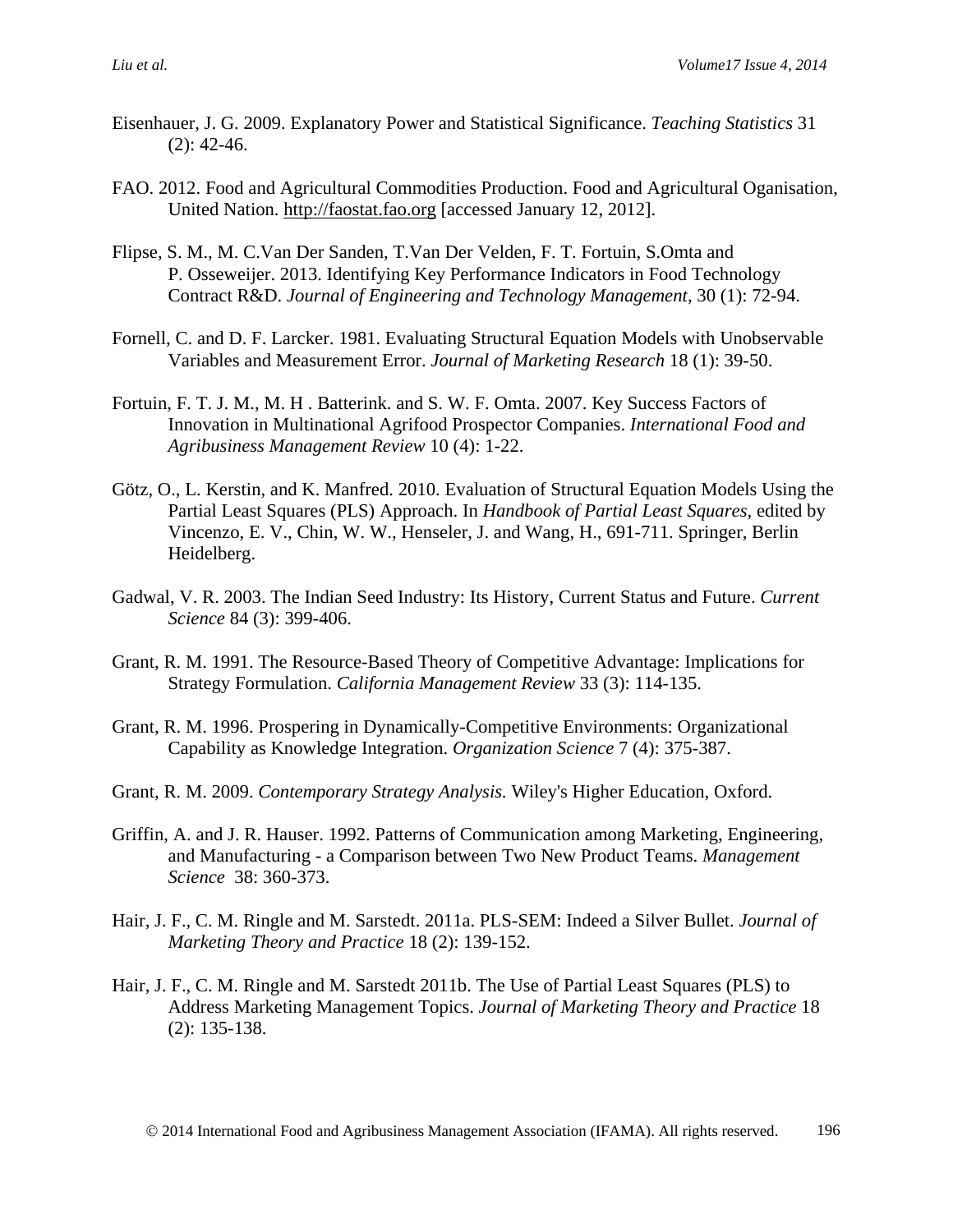- <span id="page-20-6"></span>Harmancioglu, N., C. Droge and R. J.Calantone. 2009. Strategic Fit to Resources Versus NPD Execution Proficiencies: What Are Their Roles in Determining Success? *Journal of Academy of Marketing Science* 37 (3): 266-282.
- <span id="page-20-11"></span>Henseler, J., C. M. Ringle and R. R. Sinkovics. 2009. The Use of Partial Least Squares Path Modeling in International Marketing. In *Advances in International Marketing,* edited by Sinkovics, R. R. and Ghauri, P. N., 277-320. Emerald, Bingley.
- <span id="page-20-10"></span>Hollander, J. 2002. Improving Performance in Business Development : Genesis, a Tool for Product Development Teams*.* PhD. diss., Wageningen University. Wageningen.
- <span id="page-20-2"></span>Howard, P. H. 2009. Visualizing Consolidation in the Global Seed Industry: 1996–2008. *Sustainability* 1: 1266-1287.
- <span id="page-20-1"></span>Hu, R., C. Pray, J. Huang, S. Rozelle, C. Fan, and C. Zhang. 2009. Reforming Intellectual Property Rights and the Bt Cotton Seed Industry in China: Who Benefits from Policy Reform? *Research Policy* 38 (5): 793-801.
- <span id="page-20-4"></span>Huang, J., S. Rozelle, and R. Hu. 2001. Reforming China's Seed Industry: Transition to Commercialization in the  $21<sup>st</sup>$  Century. Center for Chinese Agricultural Policy working paper, Chinese Academy of Sciences
- <span id="page-20-8"></span>Im, S. and J. P.Workman Jr. 2004. Market Orientation, Creativity, and New Product Performance in High-Technology Firms. *Journal of Marketing* 68 (2): 114-132.
- <span id="page-20-9"></span>ISF. 2011. Estimated Value of the Domestic Seed Market in Selected Countries. Available: [http://www.worldseed.org/cms/medias/file/ResourceCenter/SeedStatistics/Domestic\\_Mar](http://www.worldseed.org/cms/medias/file/ResourceCenter/SeedStatistics/Domestic_Market_Value_2011.pdf) ket Value 2011.pdf.
- <span id="page-20-0"></span>Jamrog, J. J. 2006. The Quest for Innovation: A Global Study of Innovation 2006-2016. Human Resource Institute, University of Tampa.
- <span id="page-20-5"></span>Johne, F. A. and P. A. Snelson. 1988. Success Factors in Product Innovation: A Selective Review of the Literature. *Journal of Product Innovation Management* 5 (2): 114-128.
- <span id="page-20-3"></span>Kamphuis, B. M. 2005. The Seed Sector in the Netherlands:An Overview of Production, Trade and Related Institutions. Agricultural Economics Research Institute (LEI) http://purl.umn.edu/29098.
- <span id="page-20-12"></span>Kao, C. C., S. D. Green, and G. D. Larsen. 2009. Emergent Discourses of Construction Competitiveness: Localized Learning and Embeddedness. *Construction Management and Economics* 27 (10): 1005-1017.
- <span id="page-20-7"></span>Kivimaki, M., H. Lansisalmi, M. Elovainio, A. Heikkila, K. Lindstrom, R. Harisalo, K.Sipila, and L. Puolimatka. 2000. Communication as a Determinant of Organizational Innovation. *R&D Management* 30 (1): 33-42.
	- © 2014 International Food and Agribusiness Management Association (IFAMA). All rights reserved. 197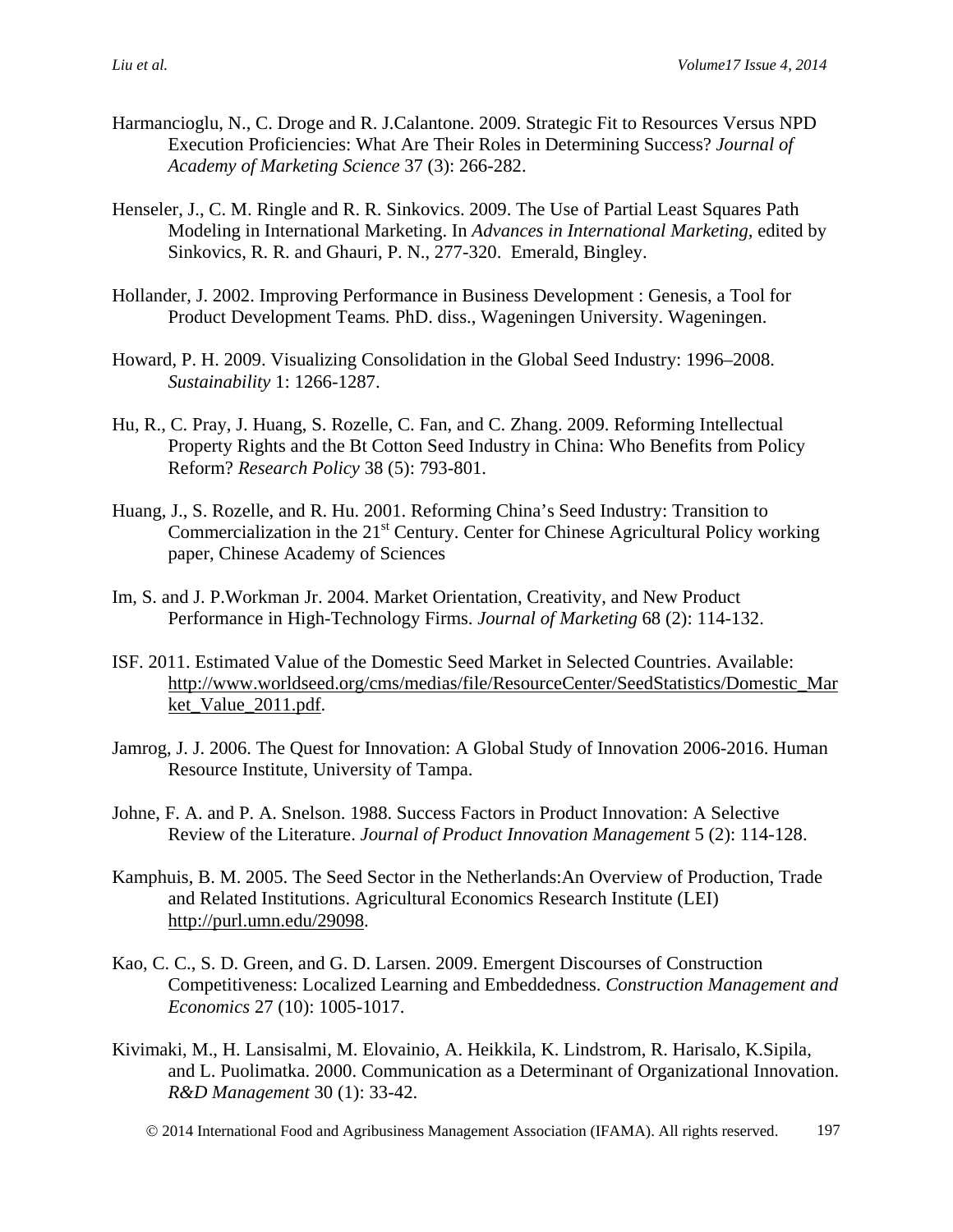- <span id="page-21-2"></span>Kumar, S. and J. Ali.2010. Indian Agri-Seed Industry: Understanding the Entrepreneurial Process. *Journal of Small Business and Enterprise Development* 17 (3): 455-474.
- <span id="page-21-5"></span>Kyriazis, E., P. Couchman and L. W. Johnson. 2012. Psychosocial Antecedents of Communication, Trust, and Relationship Effectiveness in New Product Development Projects: A Functional Manager Perspective. *R&D Management* 42 (3): 207-224.
- <span id="page-21-3"></span>Larson, D. W. and S.Mbowa. 2004. Strategic Marketing Problems in the Uganda Maize Seed Industry. *International Food and Agribusiness Management Review* 7 (4): 86-93.
- <span id="page-21-8"></span>Lawson, B., K. J.Petersen, P. D. Cousins, and R. B. Handfield. 2009. Knowledge Sharing in Interorganizational Product Development Teams: The Effect of Formal and Informal Socialization Mechanisms. *Journal of Product Innovation Management* 26 (2): 156-172.
- <span id="page-21-0"></span>Lence, S. H., D. J. Hayes, A. Mccunn, S. Smith, and W.S. Niebur. 2005. Welfare Impacts of Intellectual Property Protection in the Seed Industry. *American Journal of Agricultural Economics* 87 (4): 951-968.
- <span id="page-21-4"></span>Lievens, A. and R. K. Moenaert. 2000. Project Team Communication in Financial Service Innovation. *Journal of Management Studies* 37 (5): 733-766.
- <span id="page-21-7"></span>Lin, H. F. 2011. The Effects of Employee Motivation, Social Interaction, and Knowledge Management Strategy on Km Implementation Level. *Knowledge Management Research & Practice* 9 (3): 263-275.
- <span id="page-21-6"></span>Liu, Y., L.Wang, C. H. Yuan, and Y. Li. 2012a. Information Communication, Organizational Capability and New Product Development: An Empirical Study of Chinese Firms. *Journal of Technology Transfer* 37 (4): 416-432.
- Liu, Z., M. A. Jongsma, C. Huang, H. Dons and S. W. F.Omta. 2012b. Comparison of the Sectoral Innovation System of Dutch and Chinese Vegetable Seed Industry. VCWI Knowledge and Innovation Forum: Sino Dutch Knowledge and Innovation, Twente, September.
- <span id="page-21-1"></span>Liu, Z., M. A. Jongsma, C. Huang, D. Zhou, H. Dons, and S. W. F. Omta. 2012c. The Sectoral Innovation System of the Chinese Vegetable Seed Industry. Bridging Chinese & Dutch vegetable Seed Business and Research Seminar, Wageningen, November.
- Louwaars, N. P., R. Tripp, D, Eaton, V. Henson-Apollonio, R. Hu, M. Mendoza, F. Muhhuku, S. Pal, and J.Wekundah. 2005. Impacts of Strengthened Intellectual Property Rights Regimes on the Plant Breeding Industry in Developing Countries: A Synthesis of Five Case Studies. Wageningen, Centre for Genetic Resources, The Netherlands. A report comissioned by the World Bank. www.iprsonline.org/resources/docs/LouwaarsCGN \_Plants\_05.pdf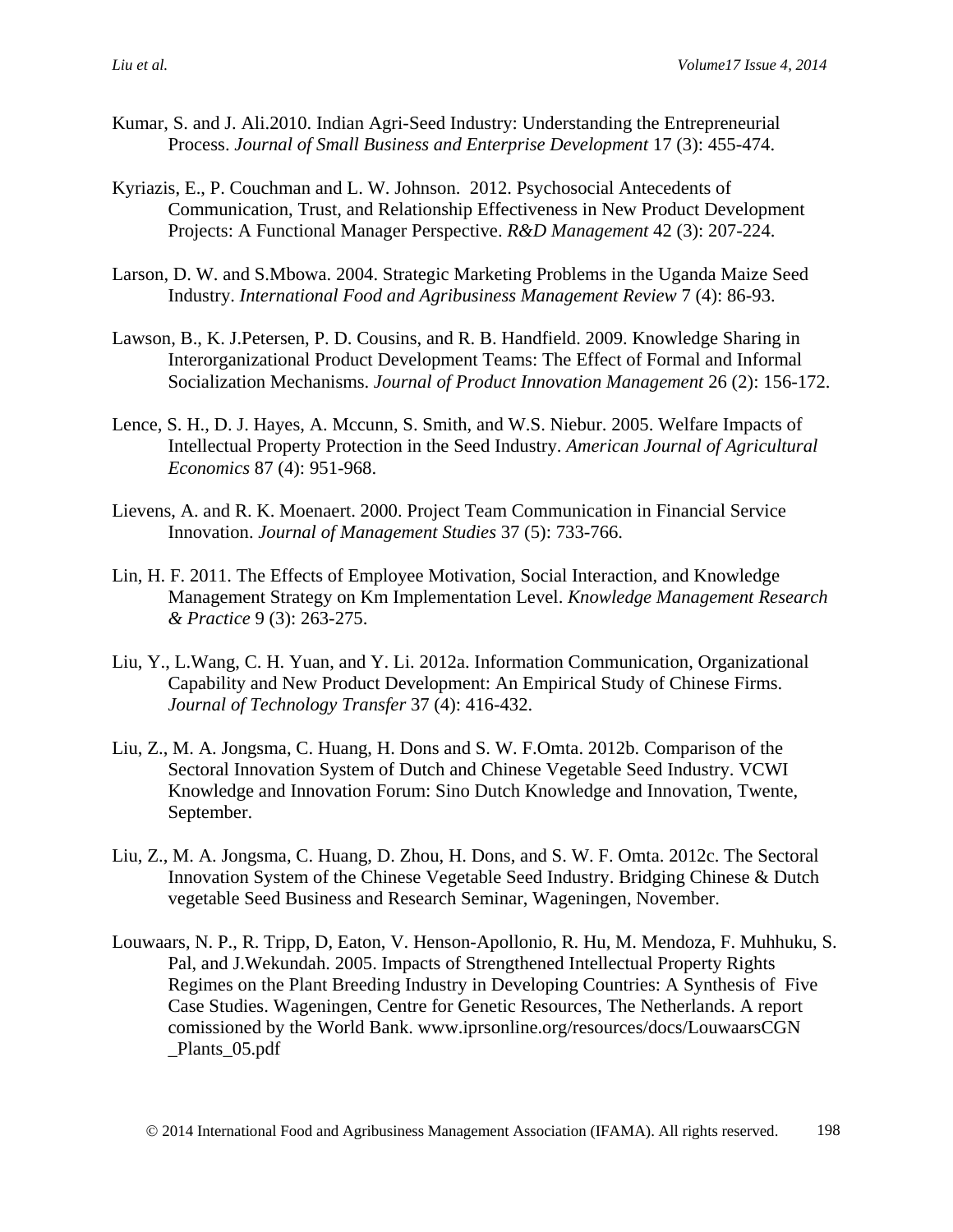- <span id="page-22-3"></span>Lu, W. and H.Yuan. 2010. Exploring Critical Success Factors for Waste Management in Construction Projects of China. *Resources, Conservation and Recycling* 55 (2): 201-208.
- <span id="page-22-8"></span>Mahajan, V., R. A. Peterson, A. K. Jain, and N. Malhotra. 1979. New Product Growth-Model with a Dynamic Market Potential. *Long Range Planning* 12 (4): 51-58.
- <span id="page-22-13"></span>Malerba, F. 2002. Sectoral Systems of Innovation and Production. *Research Policy* 31 (2): 247- 264.
- <span id="page-22-9"></span>Mikkola, J. H. 2001. Portfolio Management of R&D Projects: Implications for Innovation Management. *Technovation* 21 (7): 423-435.
- <span id="page-22-12"></span>MoA. 2010a. China Seed Information of Operation License. Beijing. [http://www.seed.gov.cn/InfoList.aspx?Id=104.](http://www.seed.gov.cn/InfoList.aspx?Id=104)
- <span id="page-22-10"></span>MoA. 2010b. The Release of Crop Seeds Production & Operation Licensing Rules Draft. Ministry of Agricultural of China. [http://www.chinaseed.net/info/detail/1-4051.html.](http://www.chinaseed.net/info/detail/1-4051.html)
- <span id="page-22-11"></span>MoA. 2013. China Seed Information of Operation License. Beijing. <http://202.127.42.178:4000/seedstat/sLicense> [accessed March 23, 2013].
- <span id="page-22-5"></span>Moenaert, R. K., F. Caeldries, A. Lievens and E.Wauters. 2000. Communication Flows in International Product Innovation Teams. *Journal of Product Innovation Management* 17 (5): 360-377.
- <span id="page-22-4"></span>Montoya-Weiss, M. M. and R. Calantone. 1994. Determinants of New Product Performance: A Review and Meta-Analysis. *Journal of Product Innovation Management* 11 (5): 397-417.
- <span id="page-22-0"></span>Moschini, G. 2010. Competition Issues in the Seed Industry and the Role of Intellectual Property. *Choices* 25 (2): 1-12.
- <span id="page-22-7"></span>Oakey, R. P. and S. Y. Cooper. 1991. The Relationship between Product Technology and Innovation Performance in High Technology Small Firms. *Technovation* 11 (2): 79-92.
- <span id="page-22-2"></span>Oke, A. and M. Idiagbon-Oke. 2010. Communication Channels, Innovation Tasks and NPD Project Outcomes in Innovation-Driven Horizontal Networks. *Journal of Operations Management* 28 (5): 442-453.
- <span id="page-22-1"></span>Pavitt, K. 1969. Technological Innovation in European Industry: The Need for a World Perspective. *Long Range Planning* 2 (2): 8-13.
- <span id="page-22-6"></span>Pinto, M. B. and J. K. Pinto. 1990. Project Team Communication and Cross-Functional Cooperation in New Program Development. *Journal of Product Innovation Management,* 7 (3): 200-212.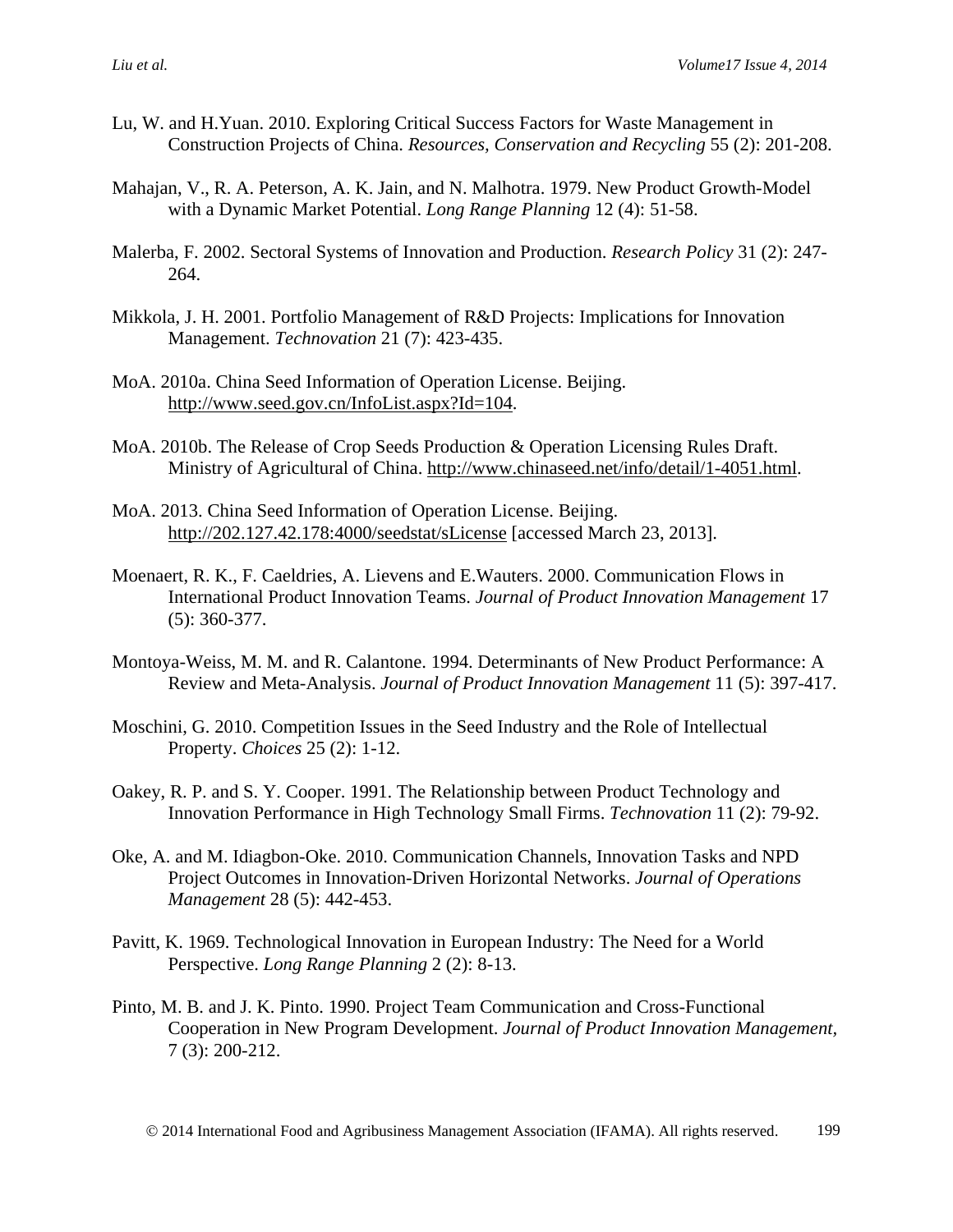- <span id="page-23-10"></span>Prajogo, D. I. and P. K. Ahmed. 2007. The Relationships between Quality, Innovation and Business Performance: An Empirical Study. *International Journal of Business Performance Management* 9 (4): 380-405.
- <span id="page-23-9"></span>Rindova, V. P. and A. P.Petkova. 2007. When Is a New Thing a Good Thing? Technological Change, Product Form Design, and Perceptions of Value for Product Innovations. *Organization Science* 18 (2): 217-232.
- <span id="page-23-12"></span>Ringle, C. M., S.Wende, and S.Will. 2005. SmartPLS 2.0 (M3) Beta. Hamburg. [http://www.smartpls.de.](http://www.smartpls.de/)
- <span id="page-23-4"></span>Rothwell, R. 1972. Factors for Success in Industrial Innovations from Project Sappho-a Comparative Study of Success and Failure in Industrial Innovation. Science Policy Research Unit, University of Sussex, Brighton.
- <span id="page-23-8"></span>Sarin, S. and G. C. O'connor. 2009. First among Equals: The Effect of Team Leader Characteristics on the Internal Dynamics of Cross-Functional Product Development Teams. *Journal of Product Innovation Management,* 26 (2): 188-205.
- <span id="page-23-11"></span>Sarstedt, M. 2008. A Review of Recent Approaches for Capturing Heterogeneity in Partial Least Squares Path Modelling. *Journal of Modelling in Management* 3 (2): 140-161.
- <span id="page-23-2"></span>Schenkelaars, P., Vriend, H. D. and Kalaitzandonakes, N. 2011. Drivers of Consolidation in the Seed Industry and Its Consequences for Innovation. http://www.sbcbiotech.nl/page/ downloads/CGM\_2011-01\_drivers\_of\_consolidation\_in\_the\_seed\_industry\_and\_its\_ consequences\_for\_innovation1.pdf [accessed December 3, 2012].
- <span id="page-23-1"></span>Schimmelpfennig, D. E., Pray, C. E. and Brennan, M. F. 2004. The Impact of Seed Industry Concentration on Innovation: A Study of Us Biotech Market Leaders. *Agricultural Economics* 30 (2): 157-167.
- <span id="page-23-3"></span>Schumpeter, J. A. 1934. *Theory of Economic Development*, Harvard University Press*,*  Cambridge Massachusetts.
- <span id="page-23-0"></span>Srinivasan, C. S. 2004. Plant Variety Protection in Developing Countries -- a View from the Private Seed Industry in India. *Journal of New Seeds* 6 (1): 67 - 89.
- <span id="page-23-6"></span>Subramanian, A. and S. Nilakanta. 1996. Organizational Innovativeness: Exploring the Relationship between Organizational Determinants of Innovation, Types of Innovations, and Measures of Organizational Performance. *Omega* 24 (6): 631-647.
- <span id="page-23-5"></span>Teece, D. J., G. Pisano, and A. Shuen. 1997. Dynamic Capabilities and Strategic Management. *Strategic Management Journal,* 18 (7): 509-533.
- <span id="page-23-7"></span>Tepic, M. 2012. Innovation Capabilities and Governance in the Agri-Food Sector*.* PhD diss., Wageningen University. Wageningen.
	- 2014 International Food and Agribusiness Management Association (IFAMA). All rights reserved. 200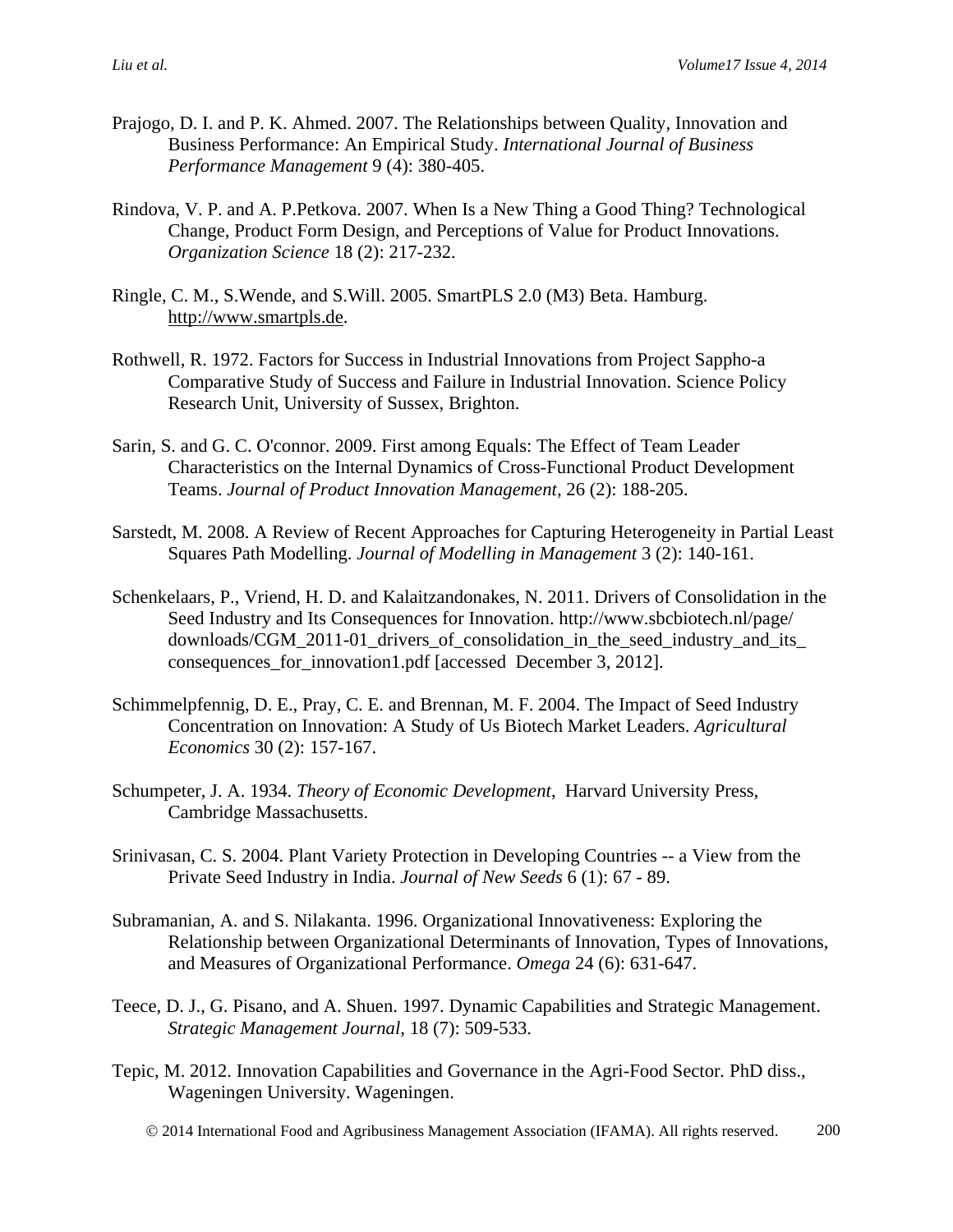- <span id="page-24-1"></span>Tepic, M., R. Kemp, O. Omta, and F. Fortuin. 2013. Complexities in Innovation Management in Companies from the European Industry: A Path Model of Innovation Project Performance Determinants. *European Journal of Innovation Management,* 16 (4): 517- 550.
- <span id="page-24-4"></span>Thamhain, H. J. 2003. Managing Innovative R&D Teams. *R&D Management* 33 (3): 297-311.
- <span id="page-24-3"></span>Therrien, P., Doloreux, D. and Chamberlin, T. 2011. Innovation Novelty and (Commercial) Performance in the Service Sector: A Canadian Firm-Level Analysis. *Technovation,* 31  $(12): 655-665.$
- <span id="page-24-5"></span>Tong, P. 2010. *Memorabilia Chinese Seed Industry 1949-2009.* Guiyang, Guizhou Science and Technology Publisher.
- <span id="page-24-0"></span>Tranekjer, T. L. and H. A. Søndergaard. 2013. Sources of Innovation, Their Combinations and Strengths -Benefits at the NPD Project Level. *International Journal of Technology Management* 61 (3-4): 205-236.
- <span id="page-24-8"></span>Uzzi, B. and R. Lancaster. 2003. Relational Embeddedness and Learning: The Case of Bank Loan Managers and their Clients. *Management Science* 49 (4): 383-399.
- <span id="page-24-6"></span>Wold, H. 1980. Soft Modeling: Intermediate between Traditional Model Building and Data Analysis. *Mathematical Statistics* 6: 333–346.
- Zhang, Y. 2011. Development Strategies of Chinese Vegetable Seed Industry. *Seed World* 06: 1- 3.
- <span id="page-24-2"></span>Zhou, K. Z. 2006. Innovation, Imitation, and New Product Performance: The Case of China. *Industrial Marketing Management* 35 (3): 394-402.
- <span id="page-24-7"></span>Zirger, B. J. and M. A. Maidique. 1990. A Model of New Product Development: An Empirical Test. *Management Science* 36 (7): 867-883.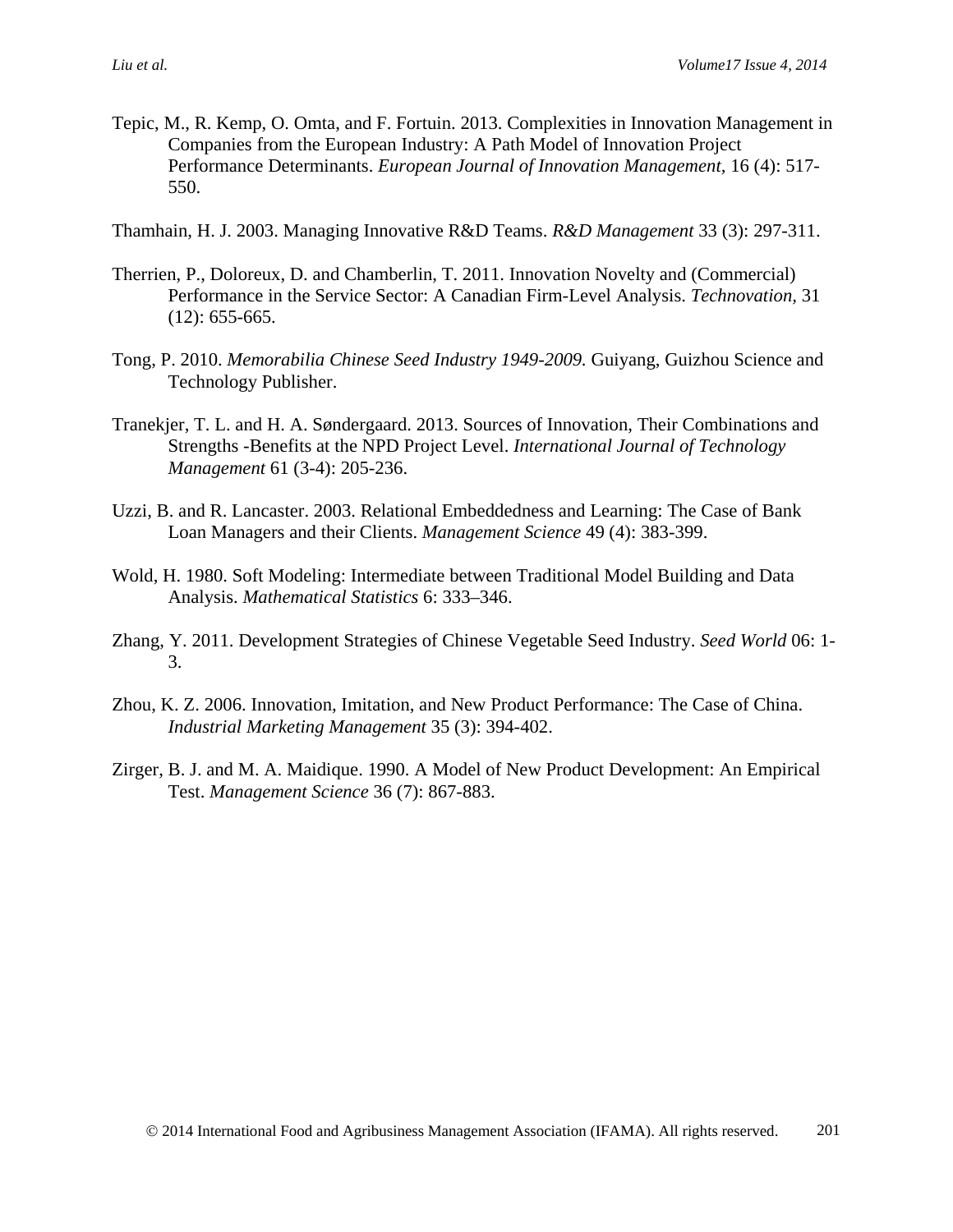# **Appendix**

| Table 2. Measurement and factor loadings for each construct of the model |
|--------------------------------------------------------------------------|
|--------------------------------------------------------------------------|

| Construct                       | <b>Items</b>                                                                                                                                  | Mean | S.D. | Factor<br>Loading |
|---------------------------------|-----------------------------------------------------------------------------------------------------------------------------------------------|------|------|-------------------|
| <b>Integrative capabilities</b> | 1. I have enough communication with my team members to do my work<br>efficiently and in an effective way.                                     | 7.85 | 1.61 | 0.81              |
|                                 | 2. In this project, I am the one who most frequently provides information and<br>support to other team members.                               | 7.77 | 1.79 | 0.74              |
|                                 | 3. We always give other departments (e.g. M&S, manufacturing, etc.) the<br>information they ask for.                                          | 8.62 | 1.50 | 0.69              |
|                                 | 4. We always get the information from other departments (e.g. M&S,<br>manufacturing, etc.) we ask for.                                        | 8.32 | 1.53 | 0.78              |
|                                 | 5. All our team members are focused on "collecting" knowledge for our project.                                                                | 7.94 | 1.67 | 0.67              |
|                                 | 6. The cooperation with marketing and sales is essential for the success of this<br>project.                                                  | 8.79 | 1.20 | 0.67              |
| <b>Product novelty</b>          | The product type is totally new for our company (e.g. new crops, etc.).<br>7.                                                                 |      |      | 0.67              |
|                                 | 8. We have never made or sold products to satisfy this type of customers need or<br>use before (e.g. new disease-resistant, new shape, etc.). | 6.70 | 2.02 | 0.79              |
|                                 | 9. The potential customers for this product are totally new for the company (e.g.<br>new area, new type of customers, etc.).                  | 5.40 | 2.51 | 0.87              |
|                                 | 10. The technology required to develop this product is totally new to our company.                                                            | 5.53 | 2.79 | 0.73              |
|                                 | 11. The competitors we face in the market for this product are totally new to our<br>company.                                                 |      |      | 0.66              |
| <b>Newness to the</b>           | 12. The nature of the production process is totally new for our company.                                                                      | 4.75 | 2.52 | 0.69              |
| company                         | 13. The distribution system and/or type of sales-force for this product is totally<br>new to our company.                                     | 4.91 | 2.58 | 0.91              |
|                                 | 14. The type of advertising and promotion required is totally new to our company.                                                             | 4.92 | 2.51 | 0.87              |
| <b>Functional capabilities</b>  | 15. Our engineering skills and people are more than adequate for this project.                                                                | 6.19 | 2.47 | 0.85              |
|                                 | 16. Our marketing research skills and people are more than adequate for this<br>project.                                                      | 6.21 | 2.19 | 0.88              |
|                                 | 17. Our advertising and promotion resources and skills are more than adequate for<br>this project.                                            | 6.13 | 2.20 | 0.81              |
|                                 | 18. Our sales and/or distribution resources and skills are more than adequate for<br>this project.                                            | 6.28 | 2.26 | 0.92              |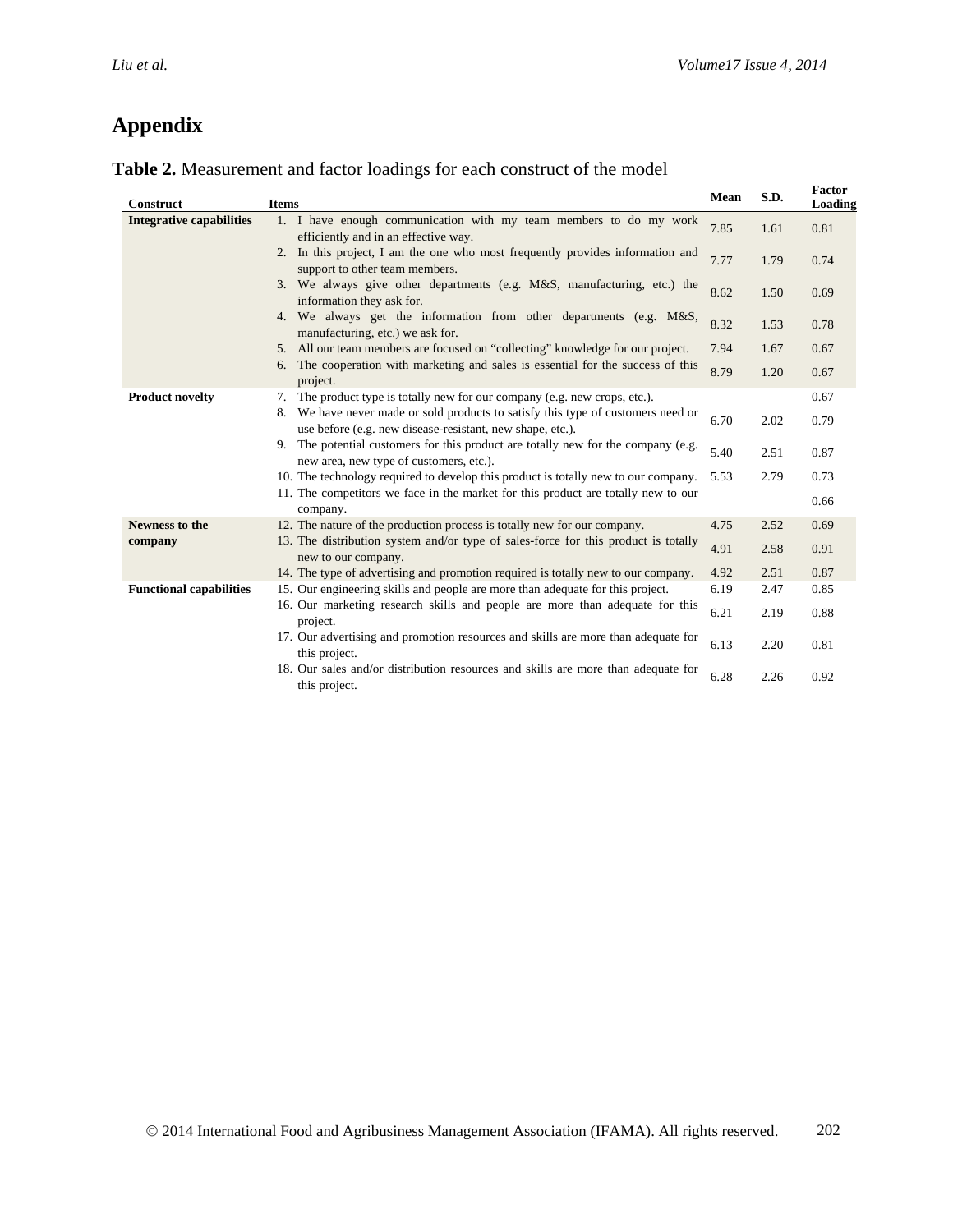|  | Table 2. Continued |
|--|--------------------|
|--|--------------------|

| Construct                                | <b>Items</b>                                                                                                                                  | Mean | S.D. | Factor<br>Loading |
|------------------------------------------|-----------------------------------------------------------------------------------------------------------------------------------------------|------|------|-------------------|
| <b>Product potential</b>                 | 19. Our product will be of higher quality than competing products.                                                                            | 7.17 | 1.97 | 0.87              |
|                                          | 20. Compared to competitive products, our product will offer a number of unique<br>features or attributes to the customer.                    | 7.64 | 1.77 | 0.86              |
|                                          | 21. Our product will permit the customer to do a job or do something he/she<br>cannot presently do with what is available.                    | 7.08 | 2.00 | 0.89              |
|                                          | 22. Our product will permit the customers to reduce their overall costs, when<br>compared to what they use now.                               | 7.00 | 2.06 | 0.78              |
|                                          | 23. Our product is highly innovative totally new to the market.                                                                               | 6.34 | 2.12 | 0.86              |
|                                          | 24. Our product is a very high technology one.                                                                                                | 6.49 | 2.01 | 0.73              |
|                                          | 25. Our product is mechanically and/or technically very complex.                                                                              | 6.36 | 2.03 | 0.84              |
| <b>Market potential</b>                  | 26. The market for this product is growing very quickly.                                                                                      | 7.19 | 1.82 | 0.80              |
|                                          | 27. Potential customers have a great need for this type of product.                                                                           | 7.57 | 1.58 | 0.77              |
|                                          | 28. The customer will definitely use the product.                                                                                             | 6.68 | 1.86 | 0.65              |
|                                          | 29. This product has a high potential (i.e. can additional products, multiple styles,<br>price ranges).                                       | 7.55 | 1.44 | 0.86              |
|                                          | 30. This project will contribute to the competitive advantage of the company.                                                                 | 8.17 | 1.17 | 0.82              |
|                                          | 31. This new product will surely meet the applicable laws (e.g. product liability,<br>regulations, and product standards).                    | 8.79 | 1.26 | 0.62              |
| <b>Market competition</b>                | 32. The market is a highly competitive one.                                                                                                   | 8.51 | 1.49 | 0.94              |
|                                          | 33. There are many competitors in this market.                                                                                                | 8.55 | 1.61 | 0.95              |
| <b>Innovation project</b><br>performance | 34. What is the probability that this project will be completed within the original<br>planning?                                              | 8.00 | 1.27 | 0.83              |
|                                          | 35. What is the probability that this project will be completed within the original<br>budget?                                                | 7.72 | 1.38 | 0.87              |
|                                          | 36. What is the probability that this project fulfils all its objectives?                                                                     | 8.06 | 1.22 | 0.85              |
|                                          | 37. What is the probability that this project will directly benefit the end-users<br>(either through increasing efficiency or effectiveness)? | 8.17 | 1.28 | 0.76              |
|                                          | 38. What is the probability that this project will earn more money for the company<br>than it costs?                                          | 8.21 | 1.56 | 0.76              |
|                                          | 39. What is the probability that this project will improve customers' loyalty to the<br>company?                                              | 8.11 | 1.44 | 0.76              |

**Note.** All items expect the items of "innovation project performance" were measured by ten-point Likert scale that respondents completely disagree (1) or completely agree (10) with the statements. The items of innovation project performance were measured by the expected probability by scale of 0-10.

**Table 3.** Discriminant validity of constructs

|    |                            | Mean | S.D. | <b>AVE</b> | CR.  | $\mathbf a$ |          | 2        |          | 4        |          | o        |      | 8    |
|----|----------------------------|------|------|------------|------|-------------|----------|----------|----------|----------|----------|----------|------|------|
|    | Integrative capabilities   | 8.25 | 1.13 | 0.53       | 0.87 | 0.83        | 0.73     |          |          |          |          |          |      |      |
| 2. | Product novelty            | 6.21 | 1.97 | 0.75       | 0.92 | 0.89        | $0.34*$  | 0.87     |          |          |          |          |      |      |
| 3. | Newness to the company     | 8.03 | 1.09 | 0.65       | 0.92 | 0.89        | $0.34*$  | $0.49*$  | 0.81     |          |          |          |      |      |
|    | 4. Functional capabilities | 8.53 | 1.47 | 0.90       | 0.95 | 0.89        | $0.34*$  | $0.35*$  | $0.55**$ | 0.95     |          |          |      |      |
| 5. | Market potential           | 7.74 | 1.13 | 0.58       | 0.89 | 0.85        | 0.22     | $0.61**$ | $0.35*$  | $0.54**$ | 0.76     |          |      |      |
| 6. | Product potential          | 4.87 | 2.12 | 0.69       | 0.87 | 0.77        | $0.53**$ | $0.43**$ | 0.08     | $0.34*$  | $0.65**$ | 0.83     |      |      |
| 7. | Market competition         | 5.89 | 1.77 | 0.55       | 0.86 | 0.79        | $0.65**$ | $0.38**$ | 0.13     | 0.16     | 0.02     | $0.41*$  | 0.74 |      |
| 8. | Innovation performance     | 6.90 | 1.66 | 0.70       | 0.94 | 0.93        | $0.48**$ | 0.30     | 0.09     | 0.23     | $0.54**$ | $0.75**$ | 0.31 | 0.84 |

**Note.** \*Correlation is significant at the 0.05 level (2-tailed) \*\*Correlation is significant at the 0.01 level (2-tailed).

<sup>a</sup> The bold numbers on the diagonal are the square roots of the variance shared between the constructs and their measures (square root of average variance extracted, AVE). CR refers to composite reliability and Off-diagonal are the correlations among the constructs.  $α$  refers to Cronsbach alpha.

<sup>b</sup>all the constructs measured by ten-point Likert scale indicators